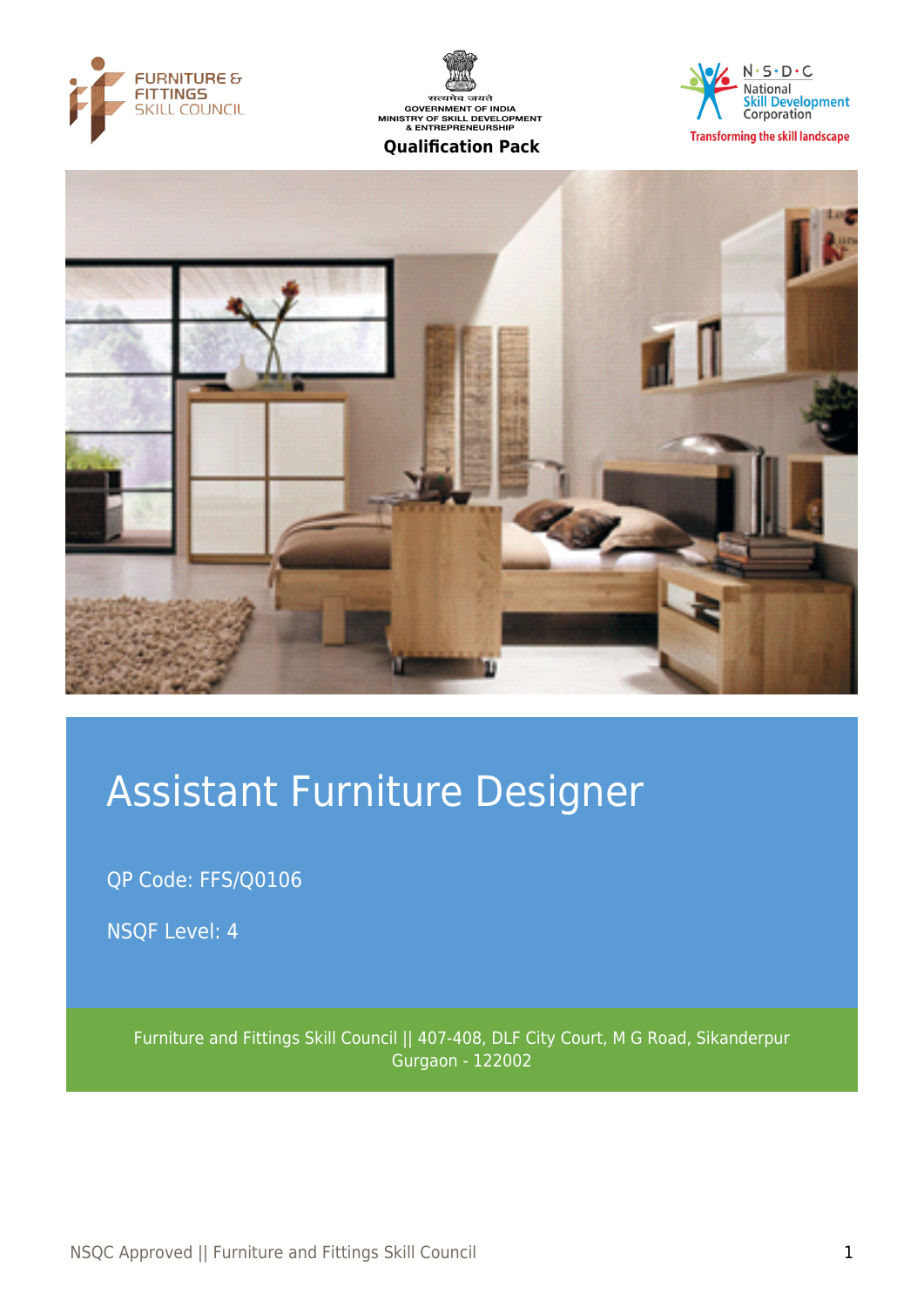

सत्यमेव जयते<br>GOVERNMENT OF INDIA<br>MINISTRY OF SKILL DEVELOPMENT<br>& ENTREPRENEURSHIP **Qualification Pack** 



# **Contents**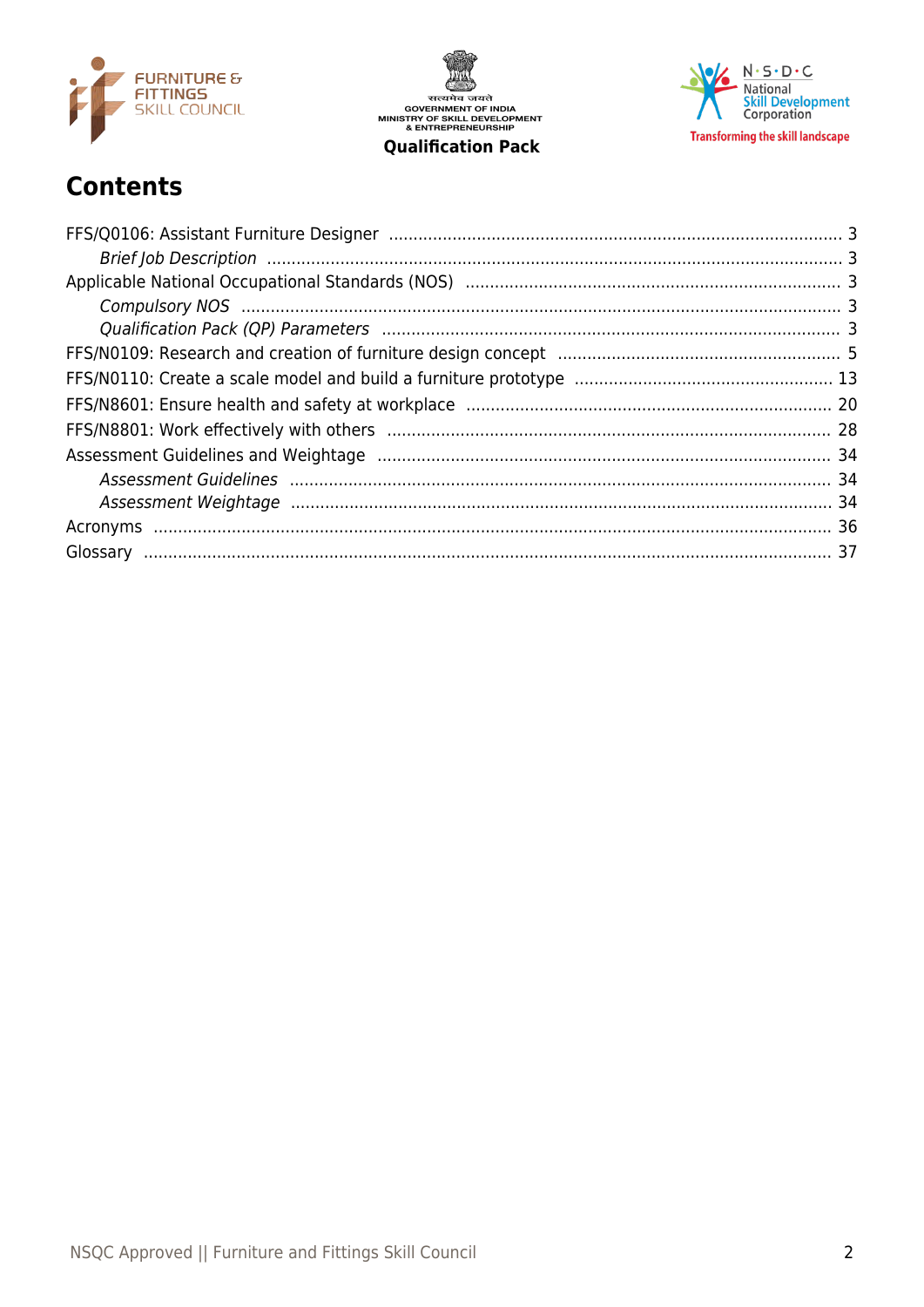





# <span id="page-2-0"></span>**FFS/Q0106: Assistant Furniture Designer**

# <span id="page-2-1"></span>**Brief Job Description**

A Design Assistant wooden/modular furniture is responsible to design interior and exterior of furniture's. S/he would study, research and plan various styles of furniture designs, select suitable materials, generate sample designs and coordinate with craftsmen or production department staff for getting sample product ready as per design.

#### **Personal Attributes**

This job requires an eye for details, styles and market trends. He/she should have flair for art and drawings. He/she should have basic mathematical skills, should possess good written and excellent sketching skills. He/she should be patient for strenuous long hours of working under stringent deadlines. H/she should be highly imaginative, creative and analytic along with being a voracious reader and keen listener too.

## <span id="page-2-2"></span>**Applicable National Occupational Standards (NOS)**

#### <span id="page-2-3"></span>**Compulsory NOS:**

- 1. [FFS/N0109: Research and creation of furniture design concept](#page-4-0)
- 2. [FFS/N0110: Create a scale model and build a furniture prototype](#page-12-0)
- 3. [FFS/N8601: Ensure health and safety at workplace](#page-19-0)
- 4. [FFS/N8801: Work effectively with others](#page-27-0)

#### <span id="page-2-4"></span>**Qualification Pack (QP) Parameters**

| <b>Sector</b>                        | Furniture & Fittings                |
|--------------------------------------|-------------------------------------|
| <b>Sub-Sector</b>                    | Wooden Furniture, Modular Furniture |
| <b>Occupation</b>                    | Design-Wooden/Modular furniture     |
| <b>Country</b>                       | India                               |
| <b>NSQF Level</b>                    | 4                                   |
| <b>Aligned to NCO/ISCO/ISIC Code</b> | NCO-2015/2163.0400                  |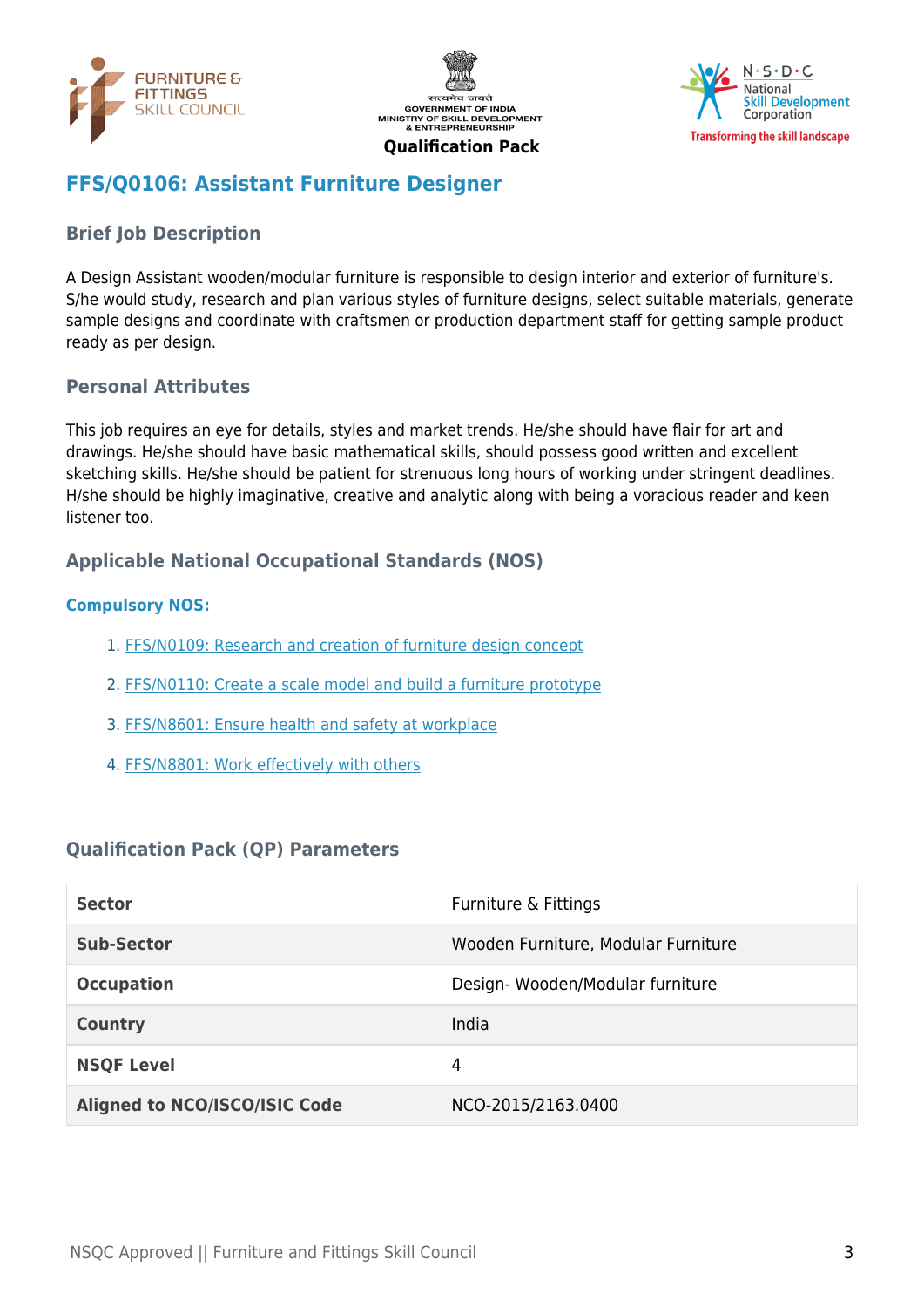





| <b>Minimum Educational Qualification &amp;</b><br><b>Experience</b> | 12th Class with 1-2 Years of experience relevant<br>experience<br>0 <sub>R</sub><br>12th Class<br>OR.<br>12th Class |
|---------------------------------------------------------------------|---------------------------------------------------------------------------------------------------------------------|
| <b>Minimum Level of Education for Training</b><br>in School         |                                                                                                                     |
| <b>Pre-Requisite License or Training</b>                            | Computer basics, knowledge of Computer Aided<br>Design, Coral Draw, Photoshop and other<br>computer design tools    |
| <b>Minimum Job Entry Age</b>                                        | 18 Years                                                                                                            |
| <b>Last Reviewed On</b>                                             | 12/07/2017                                                                                                          |
| <b>Next Review Date</b>                                             | 12/07/2020                                                                                                          |
| <b>NSQC Approval Date</b>                                           | 03/08/2018                                                                                                          |
| <b>Version</b>                                                      | 1.0                                                                                                                 |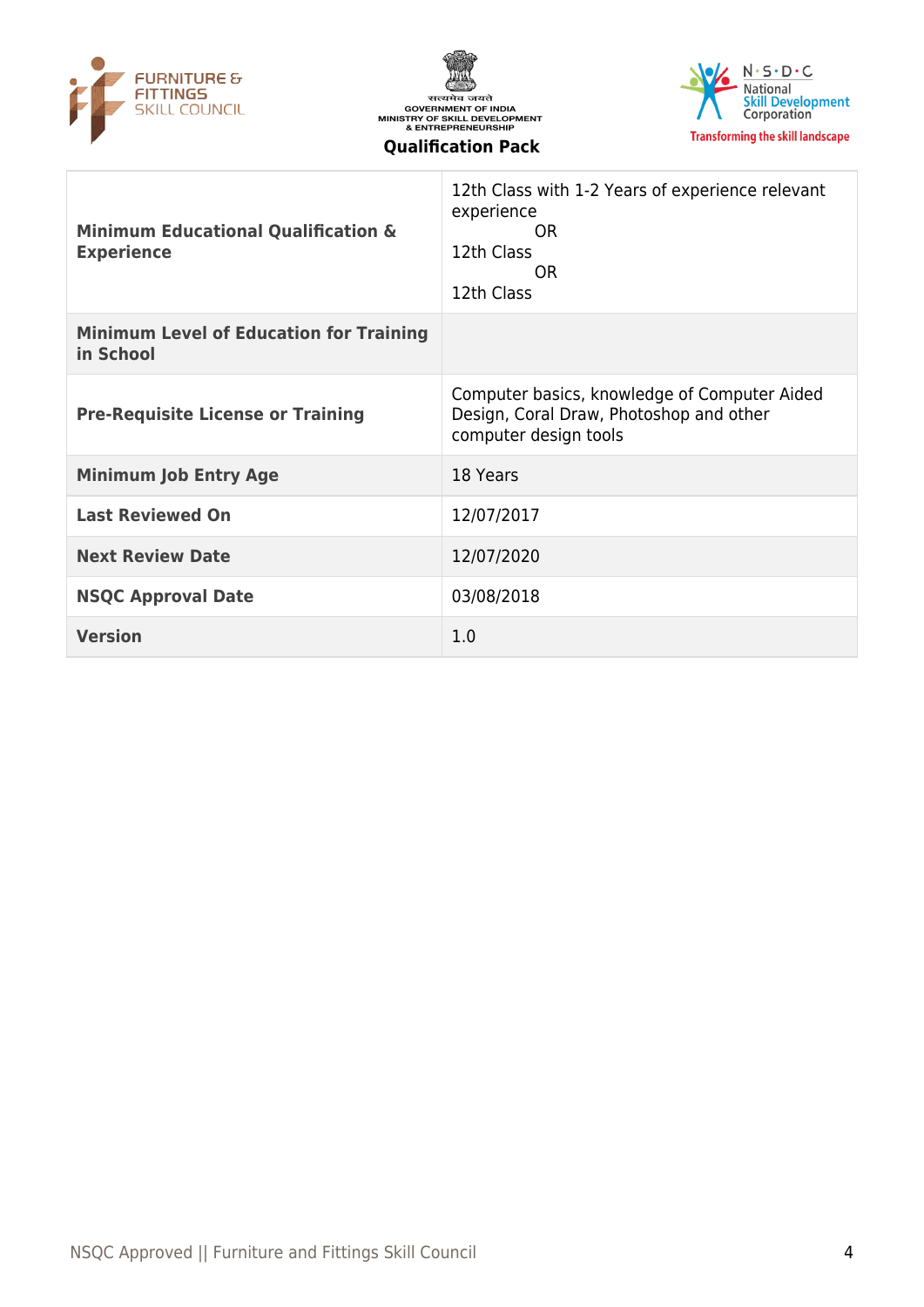





# <span id="page-4-0"></span>**FFS/N0109: Research and creation of furniture design concept**

# **Description**

This unit is about undertaking research , prioritizing activities and creating a design concept for various type of furniture.

# **Scope**

This unit/task covers the following:

- Furniture design objective and research
	- Prioritize work activities to achieve desired results
	- Create Design concept
	- Furniture design drawing and approval

## **Elements and Performance Criteria**

#### Furniture design objective and research

To be competent, the user/individual on the job must be able to:

- **PC1.** take clear instructions from design in charge/supervisor or client about design objective and purpose of the furniture piece to be designed e.g. decorative, functional, for individual client, for mass production etc.
- **PC2.** identify the type of furniture to be designed, i.e. Chair/sofa/table/ cupboard/ cabinet/kitchen modular furniture etc
- **PC3.** evaluate the size of furniture to be designed, the style of the furniture e.g. modern, contemporary, classical , placement of furniture (office, home or any other location) and kind of usage of furniture.
- **PC4.** identify the visual impact it should have (whether to complement or contrast the surrounding) and whether the designed furniture piece will be a focal piece or blend with surroundings.
- **PC5.** conduct market research for latest designs, fixtures/fittings, style, trends, wooden material /other material like ply board, fibre board etc. with the help of various websites, catalogues.
- **PC6.** identify and extract the information from research materials about recycling /best use of waste material which can be used/incorporated with the target piece of furniture, if allowed
- **PC7.** make a detailed note of researched data for future reference

#### Prioritise work activities to achieve desired results

To be competent, the user/individual on the job must be able to:

- **PC8.** prepare a plan marking out the activities to be done
- **PC9.** make a clear understanding of kind of furniture piece to be designed along with the materials to be used for furniture manufacturing and other requirements of for designing furniture
- **PC10.** sync timelines with processes involved to complete work in given time

#### Create design concept

To be competent, the user/individual on the job must be able to: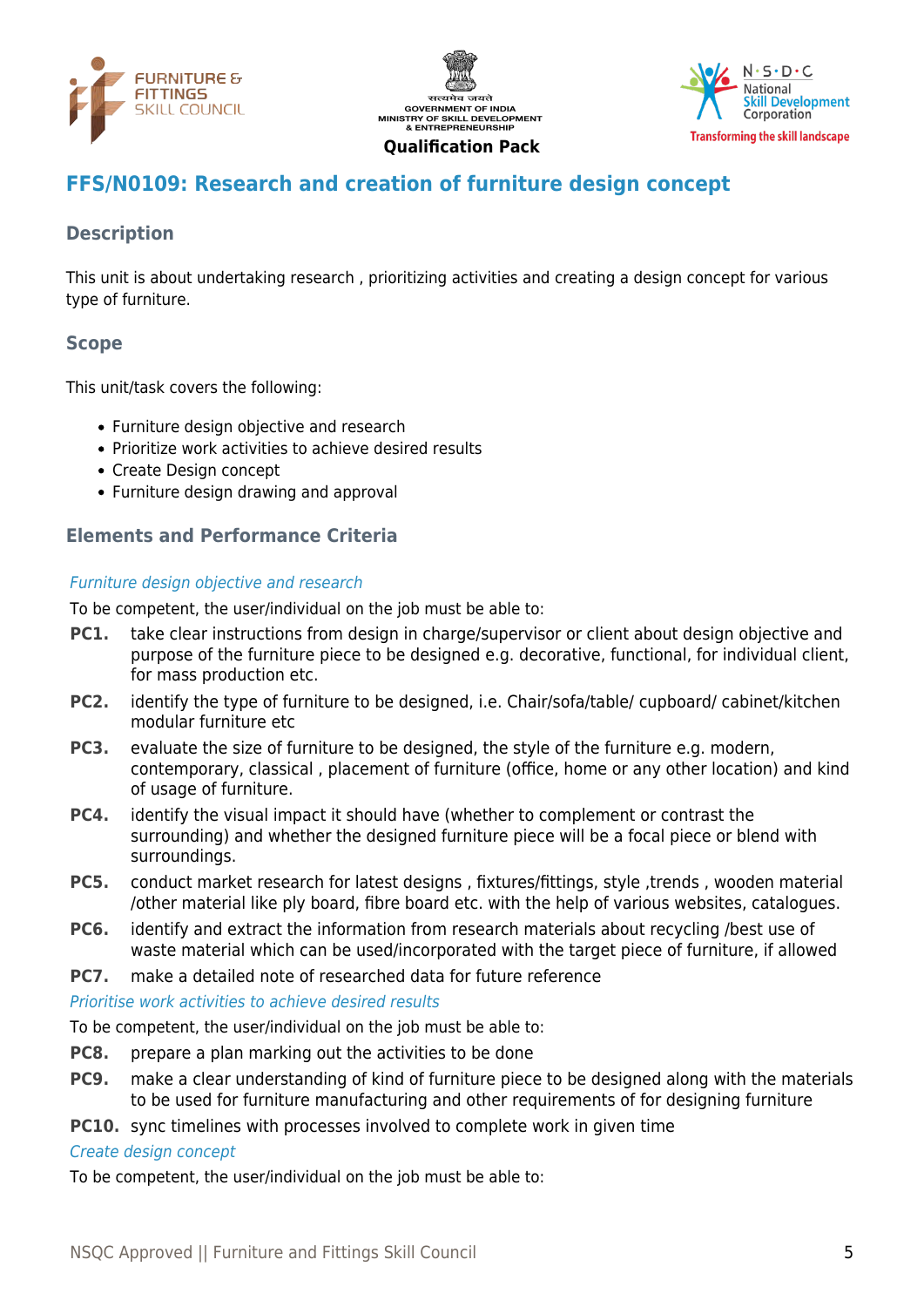





- **PC11.** arrange and organize all the researched data for analysis along with previously gained knowledge to create a design concept
- **PC12.** organize all ideas for design concept and discuss the same with seniors/peers to finalize/shortlist one or two ideas for creating new designs
- **PC13.** convert these conceptualized ideas onto a paper by making of few basic rough design sketches
- **PC14.** observe and visualize all the sketches drawn to come up with final design paper sketch
- **PC15.** consult with design in charge/supervisor & incorporate any ideas/feedback/inputs received and seek approval

#### Furniture design drawing approval

To be competent, the user/individual on the job must be able to:

- **PC16.** make a furniture design drawing of final sketch with the help of computer software package (CAD, Coral Draw etc.)
- **PC17.** draw plan, views, sections and other design structure with the help of software for designing furniture piece.
- **PC18.** include all dimensions such as construction details, material used, products finishes, and manufacturing technics, joineries, used in making of the furniture.
- **PC19.** ensure to add design elements and features to this furniture drawing
- **PC20.** get approval from design in charge/supervisor for the target furniture design drawing and its related aspects like dimensions of target furniture etc.

#### **Knowledge and Understanding (KU)**

The individual on the job needs to know and understand:

- **KU1.** About the organisation procedures and formalities to be completed during work
- **KU2.** Statutory responsbilities under organisational rules and regulations, escalation hierarchy and code of conduct
- **KU3.** Organisation processes and products and services
- **KU4.** About terminology, abbreviations, symbols, dimension matrix etc.
- **KU5.** Common hazards in the work area and workplace procedures for dealing with them
- **KU6.** Contact person in case of queries on procedure or products
- **KU7.** Proper disposal system for waste and by-product
- **KU8.** About organizations capability and expertise in developing select design range for specific furniture category
- **KU9.** About the organizations regular buyers and their tastes and preferences
- **KU10.** Roles and responsibilities in executing the work and support requirement from subordinates
- **KU11.** Measurement length, width & depth in MKS & FPS system and its application
- **KU12.** Marking out and measuring accurately
- **KU13.** Reading and interpreting 2D / 3D drawings
- **KU14.** Knowledge about the various types of furniture and furniture parts like types of legs, back, seats, skirting etc. and their drawings . ( Eg- chairs, bed, sofa, base unit/wall unit, cabinets, crockery units, entertainment units, study table, dressing table, shelves/drawers etc.)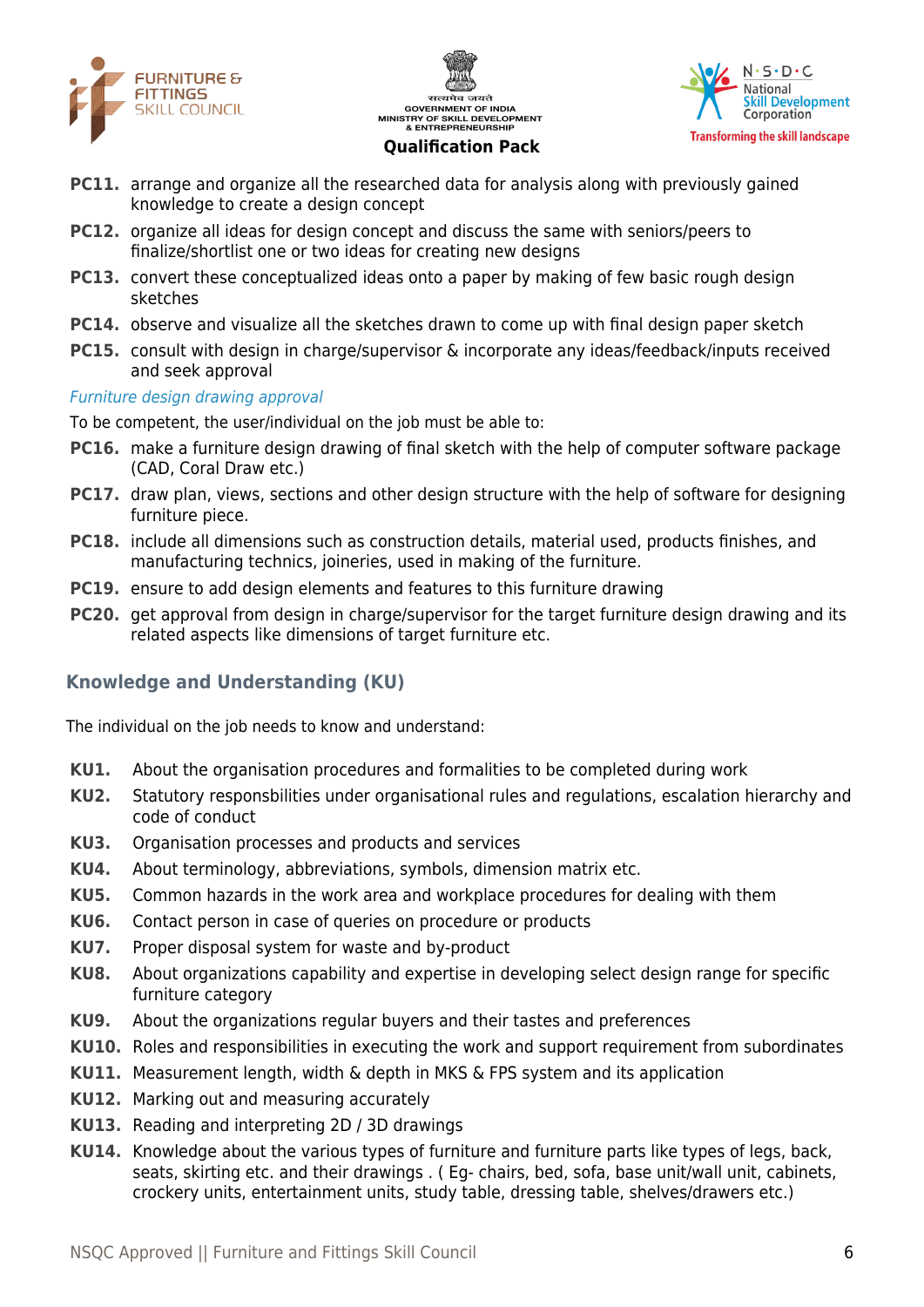





- **KU15.** About history and style of furniture
- **KU16.** Knowledge about materials and its properties
- **KU17.** Knowledge about furniture drawing preparation
- **KU18.** Current market trends and customer preferences
- **KU19.** Effective communication and presentation skills
- **KU20.** Safety standards and precautions to be taken and different types of personal protective gear and their usage
- **KU21.** Standard operating procedures
- **KU22.** Common issues troubleshooting knowledge
- **KU23.** About standard size and dimension of furniture
- **KU24.** Furniture ergonomics
- **KU25.** About design software like Auto-CAD, CorelDraw, Photoshop etc.
- **KU26.** About furniture material e.g. wood, MDF etc. and their properties
- **KU27.** Knowledge about joineries and all kind of furniture finishes etc.
- **KU28.** Knowledge about furniture making techniques, process and step involved.

#### **Generic Skills (GS)**

User/individual on the job needs to know how to:

- **GS1.** Document records related to customer requirements, product designs and their requirements as per the design, material, and applications.
- **GS2.** Keeping a record of all the designs that have been made and developed for future reference.
- **GS3.** Drawing and sketching skills
- **GS4.** Read and understand the labelling codes/package details as per company procedures
- **GS5.** Read and interpret the process required for conducting the assigned work
- **GS6.** Read internal information documents sent by internal teams
- **GS7.** Computer skill and research techniques
- **GS8.** Read and comprehend written instructions describing new design details from clients and also from external forums such as websites and blogs.
- **GS9.** Keep abreast with latest trend by reading brochures, pamphlets, magazines and incorporating them in the design.
- **GS10.** Discuss task lists, schedules and activities
- **GS11.** Share best practices with peers
- **GS12.** Seek information from customers and other sources in order to understand trend and customer requirements
- **GS13.** Effectively communicate with team members and customers
- **GS14.** Attentively listen and comprehend the information given by the speaker
- **GS15.** Communicate clearly on the issues being faced and clarify queries
- **GS16.** Ability to troubleshoot common concerns faced
- **GS17.** Analyze critical points in day to day tasks through experience and observation, and identify control measures to solve the issue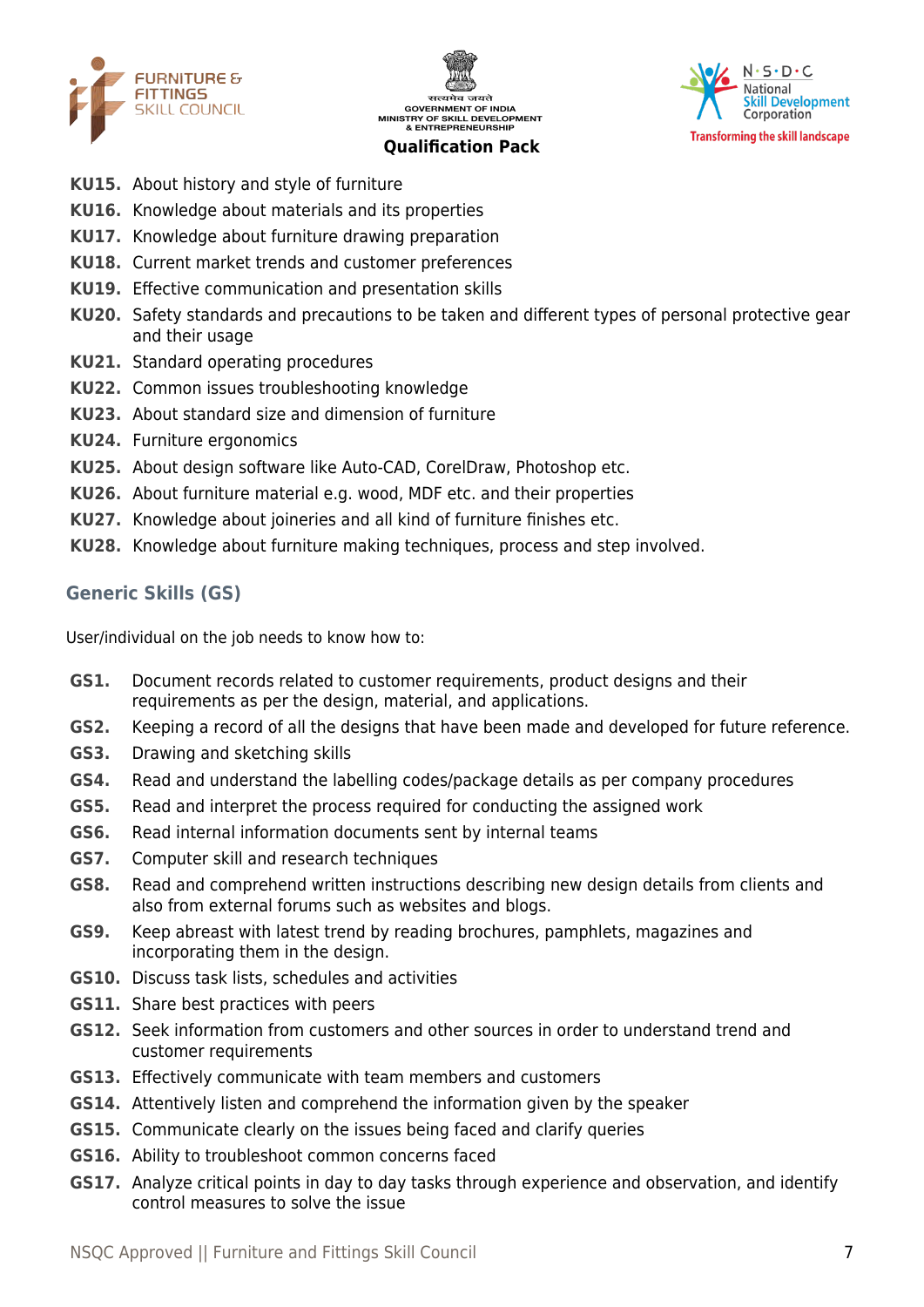





- **GS18.** Find damaged and/or defective products /hardware and perform minor repairs or reject them
- **GS19.** Plan ,organize and prioritize the work order and jobs received
- **GS20.** Plan to utilize time and equipment's effectively
- **GS21.** Plan and organize the designs and the related material intended to be used or their substitutes in case of scarcity/unavailability of a particular.
- **GS22.** Plan and select the materials depending upon the budget of the company
- **GS23.** Ability to concentrate on task and ability to complete with time limits
- **GS24.** Assist in record keeping and proper documentation
- **GS25.** Select design and materials that are customer friendly and practical.
- **GS26.** Understand customer requirements and their priority and respond appropriately
- **GS27.** Being courteous with customers and ability to handle different types of customers
- **GS28.** Being aware of different customer cultures/faiths and responding appropriately
- **GS29.** Support in charge/supervisor in solving problems by detailing and discussing the possible solutions
- **GS30.** Ability to quickly identify common causes of errors and help in resolution
- **GS31.** Arrange or seek help to select for material, style or any issue faced in case of new design development.
- **GS32.** Analyze the type of design to be used w.r.t its relevance, popularity with customers
- **GS33.** Apply domain information/knowledge and assess day to day tasks through experience and observation, to identify control measures to solve issues
- **GS34.** Provide suggestions to further streamline process
- **GS35.** Use acquired knowledge of the work and process and apply the information gathered from observation, experience, reasoning, or communication to act efficiently
- **GS36.** Use reasoning skills to identify and resolve basic problems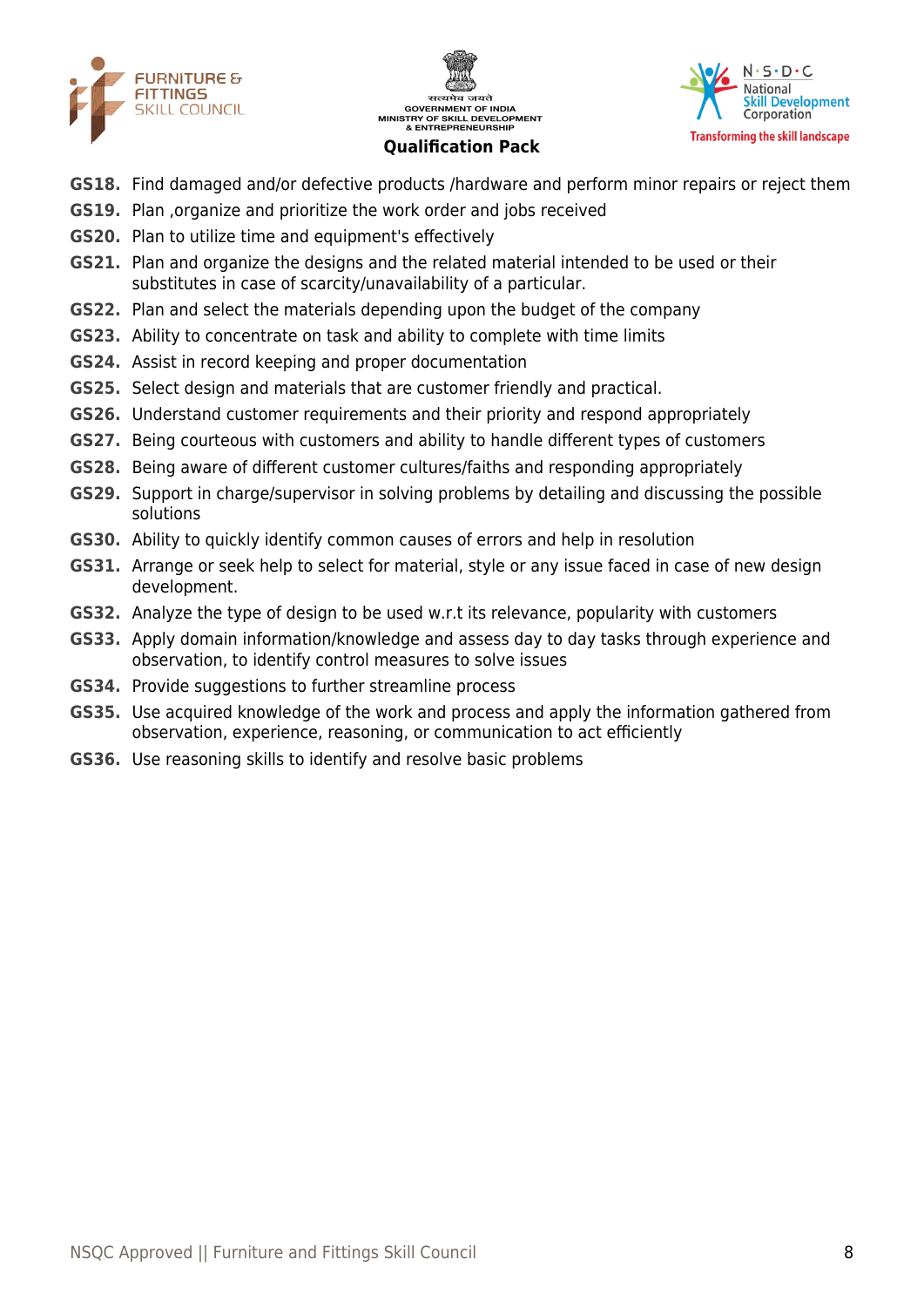





# **Assessment Criteria**

| <b>Assessment Criteria for Outcomes</b>                                                                                                                                                                                                   | <b>Theory</b><br><b>Marks</b> | <b>Practical</b><br><b>Marks</b> | <b>Project</b><br><b>Marks</b> | <b>Viva</b><br><b>Marks</b> |
|-------------------------------------------------------------------------------------------------------------------------------------------------------------------------------------------------------------------------------------------|-------------------------------|----------------------------------|--------------------------------|-----------------------------|
| Furniture design objective and research                                                                                                                                                                                                   | 11                            | 24                               |                                |                             |
| PC1. take clear instructions from design in<br>charge/supervisor or client about design objective<br>and purpose of the furniture piece to be designed<br>e.g. decorative, functional, for individual client, for<br>mass production etc. | 2                             | 3                                |                                |                             |
| PC2. identify the type of furniture to be designed,<br>i.e. Chair/sofa/table/ cupboard/ cabinet/kitchen<br>modular furniture etc                                                                                                          | 1                             | $\overline{2}$                   |                                |                             |
| PC3. evaluate the size of furniture to be designed,<br>the style of the furniture e.g. modern,<br>contemporary, classical, placement of furniture<br>(office, home or any other location) and kind of<br>usage of furniture.              | $\overline{2}$                | 5                                |                                |                             |
| PC4. identify the visual impact it should have<br>(whether to complement or contrast the<br>surrounding) and whether the designed furniture<br>piece will be a focal piece or blend with<br>surroundings.                                 | 1                             | 4                                |                                |                             |
| <b>PC5.</b> conduct market research for latest designs,<br>fixtures/fittings, style, trends, wooden material<br>/other material like ply board, fibre board etc. with<br>the help of various websites, catalogues.                        | $\overline{2}$                | 5                                |                                |                             |
| PC6. identify and extract the information from<br>research materials about recycling /best use of<br>waste material which can be used/incorporated with<br>the target piece of furniture, if allowed                                      | 2                             | 3                                |                                |                             |
| PC7. make a detailed note of researched data for<br>future reference                                                                                                                                                                      | $\mathbf{1}$                  | $\overline{2}$                   |                                |                             |
| Prioritise work activities to achieve desired results                                                                                                                                                                                     | 6                             | 11                               |                                |                             |
| PC8. prepare a plan marking out the activities to be<br>done                                                                                                                                                                              | $\overline{2}$                | 3                                |                                |                             |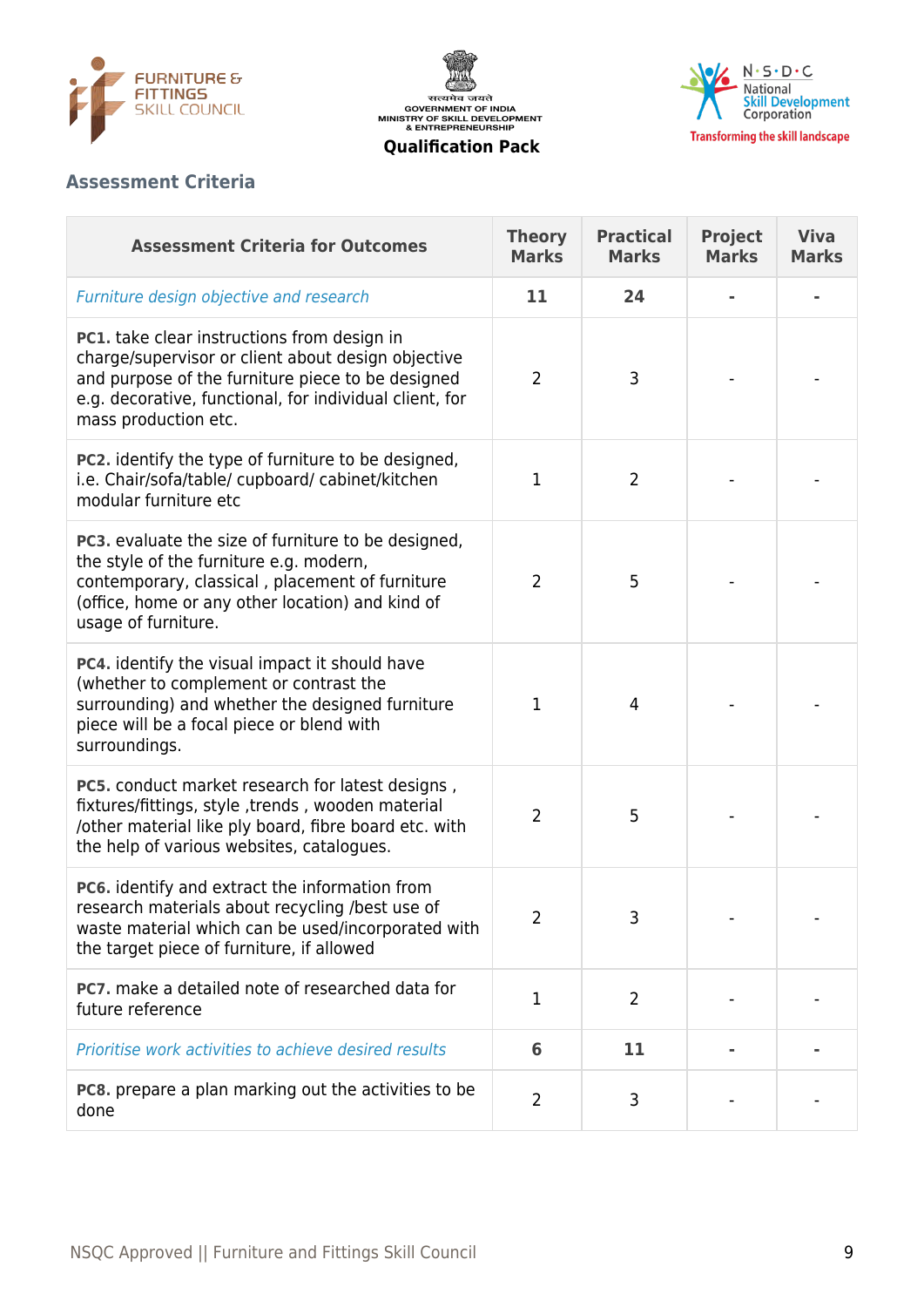





**Transforming the skill landscape** 

| <b>Assessment Criteria for Outcomes</b>                                                                                                                                                                     | <b>Theory</b><br><b>Marks</b> | <b>Practical</b><br><b>Marks</b> | <b>Project</b><br><b>Marks</b> | <b>Viva</b><br><b>Marks</b> |
|-------------------------------------------------------------------------------------------------------------------------------------------------------------------------------------------------------------|-------------------------------|----------------------------------|--------------------------------|-----------------------------|
| <b>PC9.</b> make a clear understanding of kind of furniture<br>piece to be designed along with the materials to be<br>used for furniture manufacturing and other<br>requirements of for designing furniture | 2                             | 5                                |                                |                             |
| PC10. sync timelines with processes involved to<br>complete work in given time                                                                                                                              | $\overline{2}$                | 3                                |                                |                             |
| Create design concept                                                                                                                                                                                       | 6                             | 15                               |                                |                             |
| <b>PC11.</b> arrange and organize all the researched data<br>for analysis along with previously gained knowledge<br>to create a design concept                                                              | 1                             | $\overline{2}$                   |                                |                             |
| PC12. organize all ideas for design concept and<br>discuss the same with seniors/peers to<br>finalize/shortlist one or two ideas for creating new<br>designs                                                | 1                             | $\overline{2}$                   |                                |                             |
| <b>PC13.</b> convert these conceptualized ideas onto a<br>paper by making of few basic rough design sketches                                                                                                | 1                             | $\overline{4}$                   |                                |                             |
| <b>PC14.</b> observe and visualize all the sketches drawn<br>to come up with final design paper sketch                                                                                                      | 1                             | $\overline{4}$                   |                                |                             |
| PC15. consult with design in charge/supervisor &<br>incorporate any ideas/feedback/inputs received and<br>seek approval                                                                                     | $\overline{2}$                | 3                                |                                |                             |
| Furniture design drawing approval                                                                                                                                                                           | 7                             | 20                               |                                |                             |
| <b>PC16.</b> make a furniture design drawing of final<br>sketch with the help of computer software package<br>(CAD, Coral Draw etc.)                                                                        | $\overline{2}$                | 5                                |                                |                             |
| PC17. draw plan, views, sections and other design<br>structure with the help of software for designing<br>furniture piece.                                                                                  | 1                             | 4                                |                                |                             |
| PC18. include all dimensions such as construction<br>details, material used, products finishes, and<br>manufacturing technics, joineries, used in making of<br>the furniture.                               | 2                             | 3                                |                                |                             |
| <b>PC19.</b> ensure to add design elements and features<br>to this furniture drawing                                                                                                                        | 1                             | 4                                |                                |                             |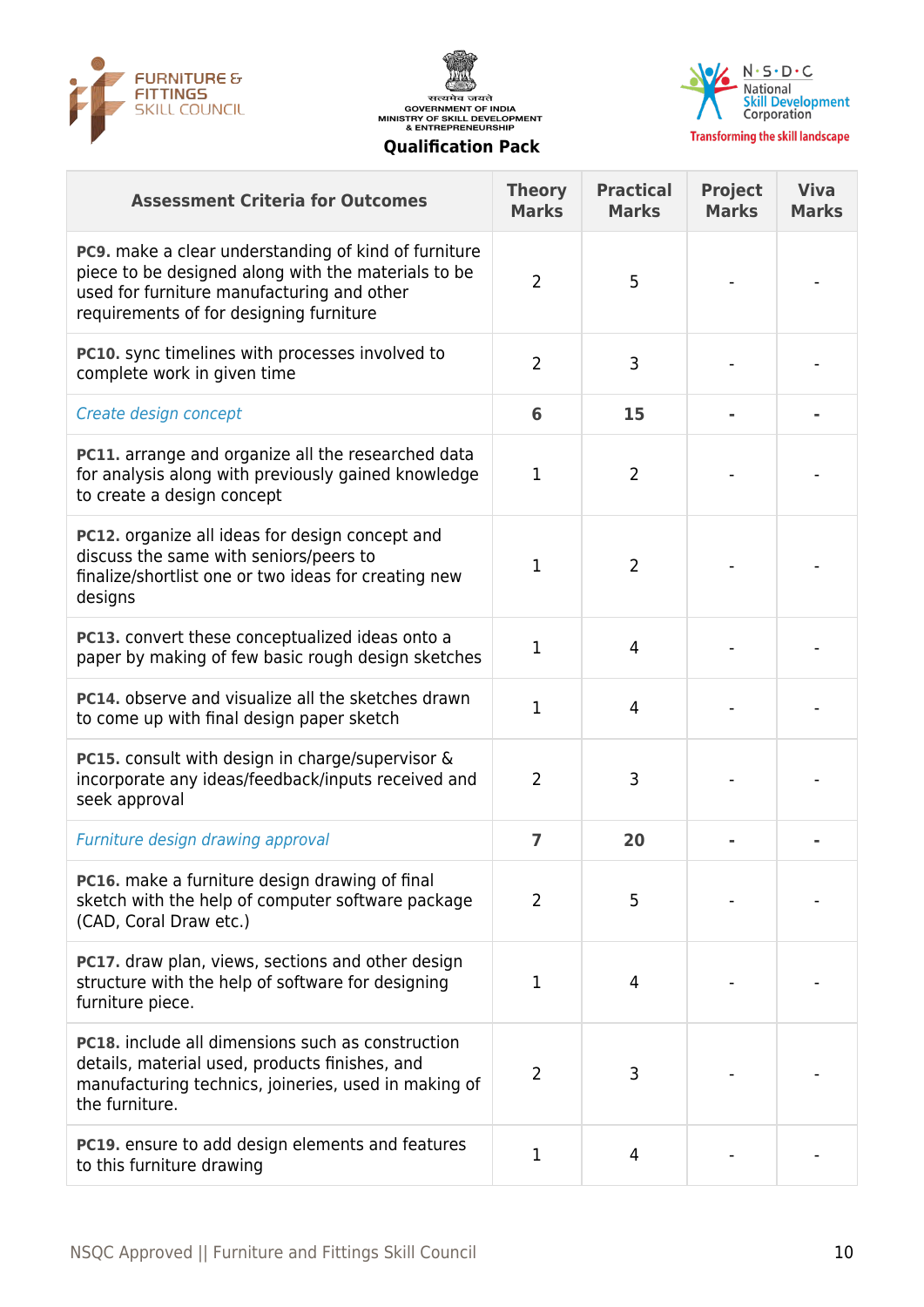





| <b>Assessment Criteria for Outcomes</b>                                                                                                                                      | <b>Theory</b><br><b>Marks</b> | <b>Practical</b><br><b>Marks</b> | <b>Project</b><br><b>Marks</b> | <b>Viva</b><br><b>Marks</b> |
|------------------------------------------------------------------------------------------------------------------------------------------------------------------------------|-------------------------------|----------------------------------|--------------------------------|-----------------------------|
| <b>PC20.</b> get approval from design in charge/supervisor<br>for the target furniture design drawing and its<br>related aspects like dimensions of target furniture<br>etc. |                               | 4                                |                                |                             |
| <b>NOS Total</b>                                                                                                                                                             | 30                            | 70                               |                                |                             |
|                                                                                                                                                                              |                               |                                  |                                |                             |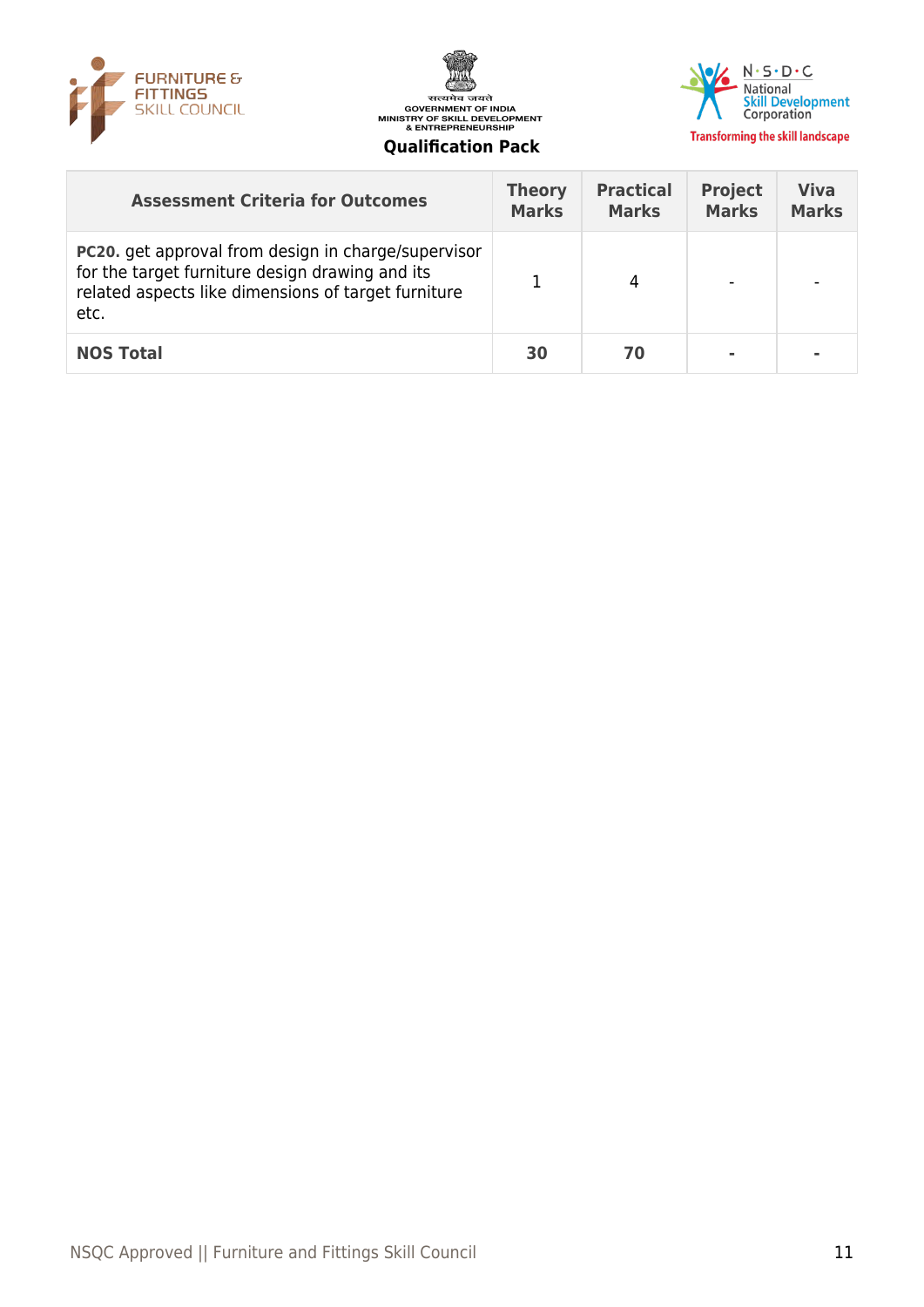





# **National Occupational Standards (NOS) Parameters**

| <b>NOS Code</b>            | <b>FFS/N0109</b>                                  |
|----------------------------|---------------------------------------------------|
| <b>NOS Name</b>            | Research and creation of furniture design concept |
| <b>Sector</b>              | Furniture & Fittings                              |
| Sub-Sector                 | Wooden Furniture, Modular Furniture               |
| <b>Occupation</b>          | Design-Wooden/Modular furniture                   |
| <b>NSQF Level</b>          | $\overline{4}$                                    |
| <b>Credits</b>             | <b>NA</b>                                         |
| <b>Version</b>             | 1.0                                               |
| <b>Last Reviewed Date</b>  | 12/07/2017                                        |
| <b>Next Review Date</b>    | 12/07/2020                                        |
| <b>NSQC Clearance Date</b> | 03/08/2018                                        |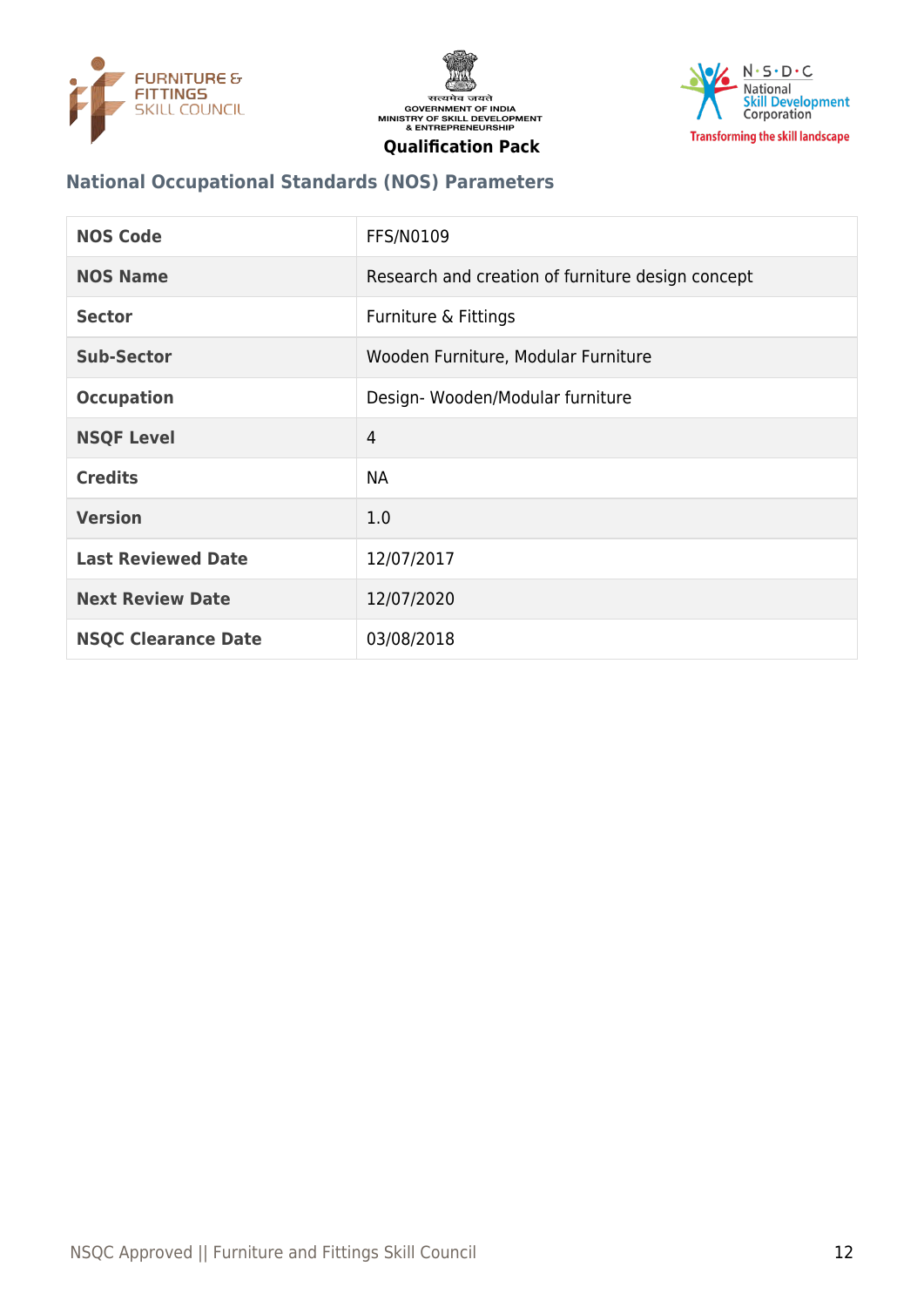





# <span id="page-12-0"></span>**FFS/N0110: Create a scale model and build a furniture prototype**

# **Description**

This unit is about creating a scale model and building a prototype furniture

#### **Scope**

This unit/task covers the following:

- Create a scale model
- Build a prototype and test

#### **Elements and Performance Criteria**

#### Create a scale model

To be competent, the user/individual on the job must be able to:

- **PC1.** select materials such as card board, small sticks or other materials to create scale model of the designed furniture
- **PC2.** draw a layouts on card board sheet as per furniture dimension, cut cardboard as per drawn layout. Join these cut card board piece together, as per shape and size of furniture
- **PC3.** add sticks or other chosen material to display the feature and details of the furniture piece
- **PC4.** review all sizes and proportions of scale, also review all joineries and making techniques of furniture
- **PC5.** analyse and conduct a visual inspection to identify any problems that are present or may arise in scale model, before proceeding to prototype sample
- **PC6.** present to seniors and seek approval, incorporate feedback for getting a furniture prototype sample ready

#### Build a prototype and test

To be competent, the user/individual on the job must be able to:

- **PC7.** give detail drawings & specification to the craftsman /carpenter to get the furniture prototype ready
- **PC8.** ensure all the collected raw materials or sample materials are of standard quality
- **PC9.** make sure all cut size of wood pieces are as per given layout
- **PC10.** check structure of prototype and analyze all joineries and techniques used are correct
- **PC11.** analyze look and appearance of the prototype sample and check for any errors that didnt show up in the small scale. They should be worked out with the prototype
- **PC12.** review and get the furniture prototype tested by supervisors. E.g. checking for levelling, balance, strengths, durability, longevity etc.
- **PC13.** Ensure that the prototype finish is as per instruction and quality standard
- **PC14.** review prototype in consultation with the supervisor and /or team keeping in view the ability and capacity of the organization in terms of equipment/material to be used, labor skills, etc.
- **PC15.** develop a new prototype or make changes in this existing prototype sample as per feedback or inputs received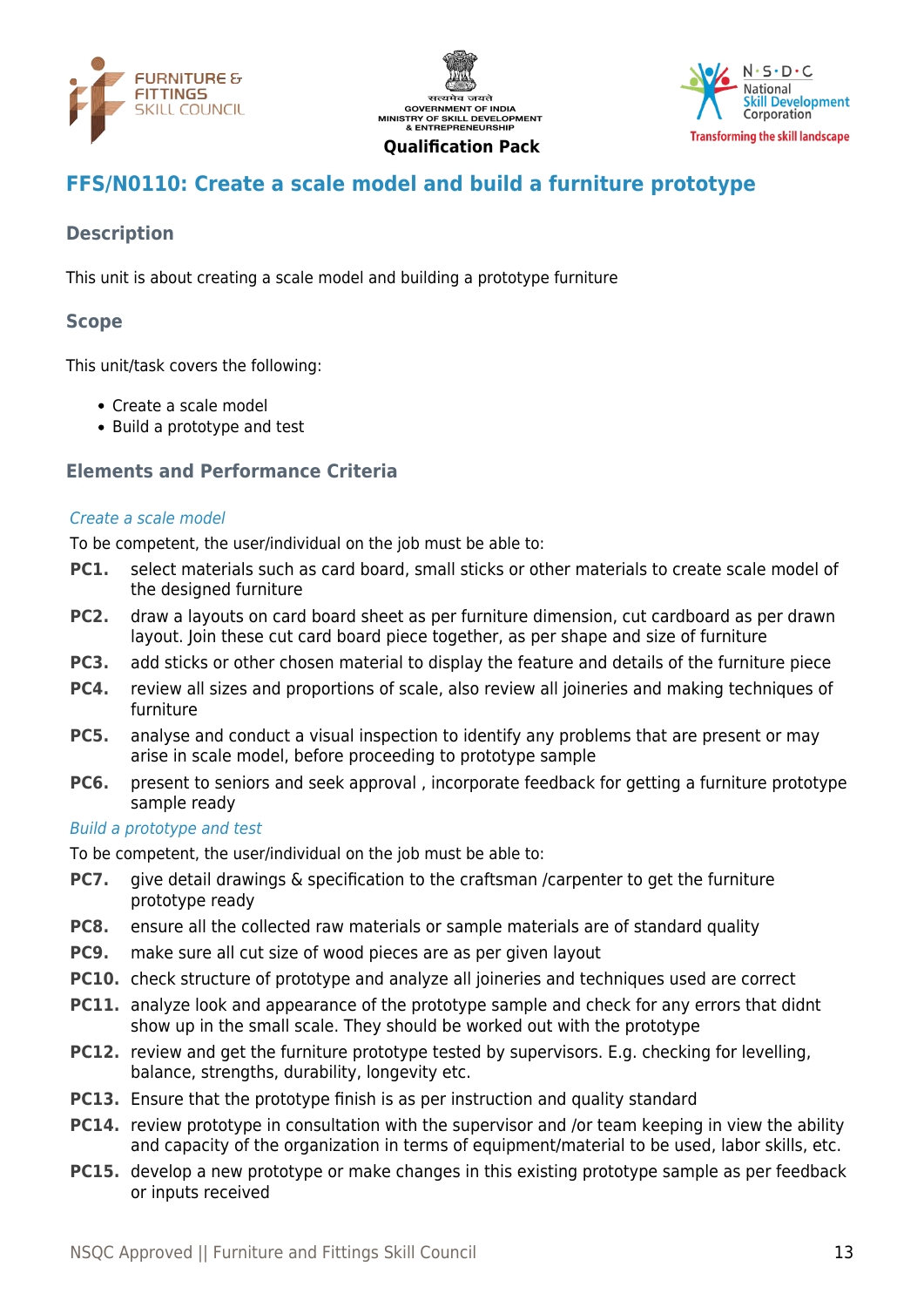





- **PC16.** get signoff/approval of this final prototype from the supervsior
- **PC17.** assist in compliance with procedural documentation and if required take the photograph of the finished furniture prototype to make a portfolio/record purpose

#### **Knowledge and Understanding (KU)**

The individual on the job needs to know and understand:

- **KU1.** Organizations experience and expertise working with various types of materials like wood, plastics, metals etc.
- **KU2.** About organisation processes, organisation products and services, code of conduct and escalation hierarchy
- **KU3.** Knowledge of machines used/availability with respect to the type of materials being worked upon.
- **KU4.** The organisation procedures and formalities to be completed during work
- **KU5.** Statutory responsibilities under organizational legislation and regulations
- **KU6.** Knowledge about terminology, abbreviations, symbols, dimension matrix etc
- **KU7.** About various types of designs of the products
- **KU8.** Organizations capability and expertise in developing select design range for specific furniture category.
- **KU9.** Knowledge about the organizations regular buyers and their tastes and preferences.
- **KU10.** Roles and responsibilities in executing the work and support requirement from subordinates.
- **KU11.** Types of materials used in the selected product category, their trade names and availability in the market
- **KU12.** Material characteristics with reference to product category like construction, dimensional properties, durability etc.
- **KU13.** Measurement length, width & depth in MKS & FPS system, standard sizes and its application with accuracy
- **KU14.** Reading and interpreting 2D / 3D drawings
- **KU15.** Knowledge about the various types of furniture and furniture parts like types of legs, back, seats, skirting etc. and their drawings . ( Eg- chairs, bed, sofa, base unit/wall unit, cabinets, crockery units, entertainment units, study table, dressing table, shelves/drawers etc.)
- **KU16.** About history and style of furniture.
- **KU17.** About furniture making drawings and measurements.
- **KU18.** Current market trends and customer preferences
- **KU19.** Effective communication and presentation skills
- **KU20.** Safety standards and precautions to be taken and different types of personal protective gear and their usage
- **KU21.** Standard operating procedures
- **KU22.** Common issues troubleshooting knowledge
- **KU23.** Furniture ergonomics
- **KU24.** About design software like Auto-CAD, CorelDraw, Photoshop etc
- **KU25.** Furniture material e.g. wood, MDF etc. and their properties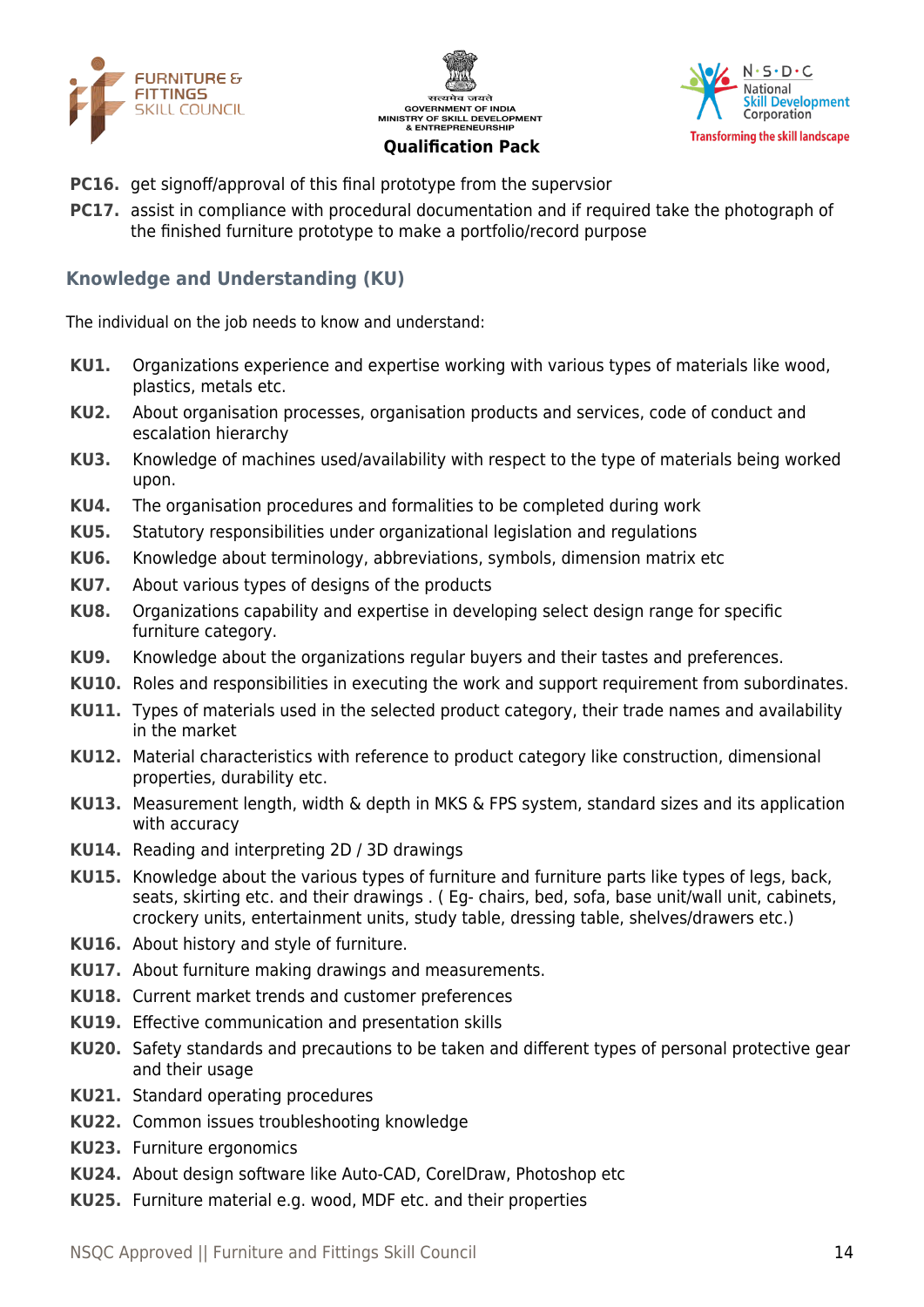





- **KU26.** About joineries and all kind of furniture finishes etc
- **KU27.** Basic knowledge about furniture making techniques, process and step involved.

## **Generic Skills (GS)**

User/individual on the job needs to know how to:

- **GS1.** Document records related to the past experience of the company with the types of design and materials used.
- **GS2.** Document records related to customer requirements, product designs and their requirements as per the design, material, and applications.
- **GS3.** Keep a record of all the designs that have been made and developed for future reference.
- **GS4.** Drawing and sketching skills
- **GS5.** Read and comprehend the requirements in case of a unique design/material to be used and its availability in the market.
- **GS6.** Read and interpret the process required for conducting the assigned work
- **GS7.** Read internal information documents sent by internal teams
- **GS8.** Computer skill and research techniques
- **GS9.** Keep abreast with latest trend by reading brochures, pamphlets, magazines and incorporating them in the design
- **GS10.** Speaking in vernacular language would serve as an advantage while communicating with the workers.
- **GS11.** Discuss task lists, schedules and activities
- **GS12.** Share best practices with peers
- **GS13.** Seek information from customers and other sources in order to understand trend and customer requirements
- **GS14.** Effectively communicate with team members and customers
- **GS15.** Attentively listen and comprehend the information given by the speaker
- **GS16.** Communicate clearly on the issues being faced and clarify queries
- **GS17.** Take decisions in joineries, in selecting prototype size and other materials.
- **GS18.** Take decisions regarding finalizing of the material keeping its availability and cost in mind
- **GS19.** Analyze critical points in day to day tasks through experience and observation, and identify control measures to solve the issue
- **GS20.** Ability to troubleshoot common concerns faced
- **GS21.** Plan, organize and prioritize the work order and jobs received.
- **GS22.** Plan and organize the designs and the related material intended to be used or their substitutes in case of scarcity/unavailability of a particular material.
- **GS23.** Plan the design and select the material as per prototype keeping in mind the budget and timelines
- **GS24.** Ability to concentrate on task and ability to complete with time limits
- **GS25.** Assist in record keeping and proper documentation.
- **GS26.** Understand customer requirements and time lines and respond as per their needs.
- **GS27.** Select design and materials that are customer friendly and readily available in market.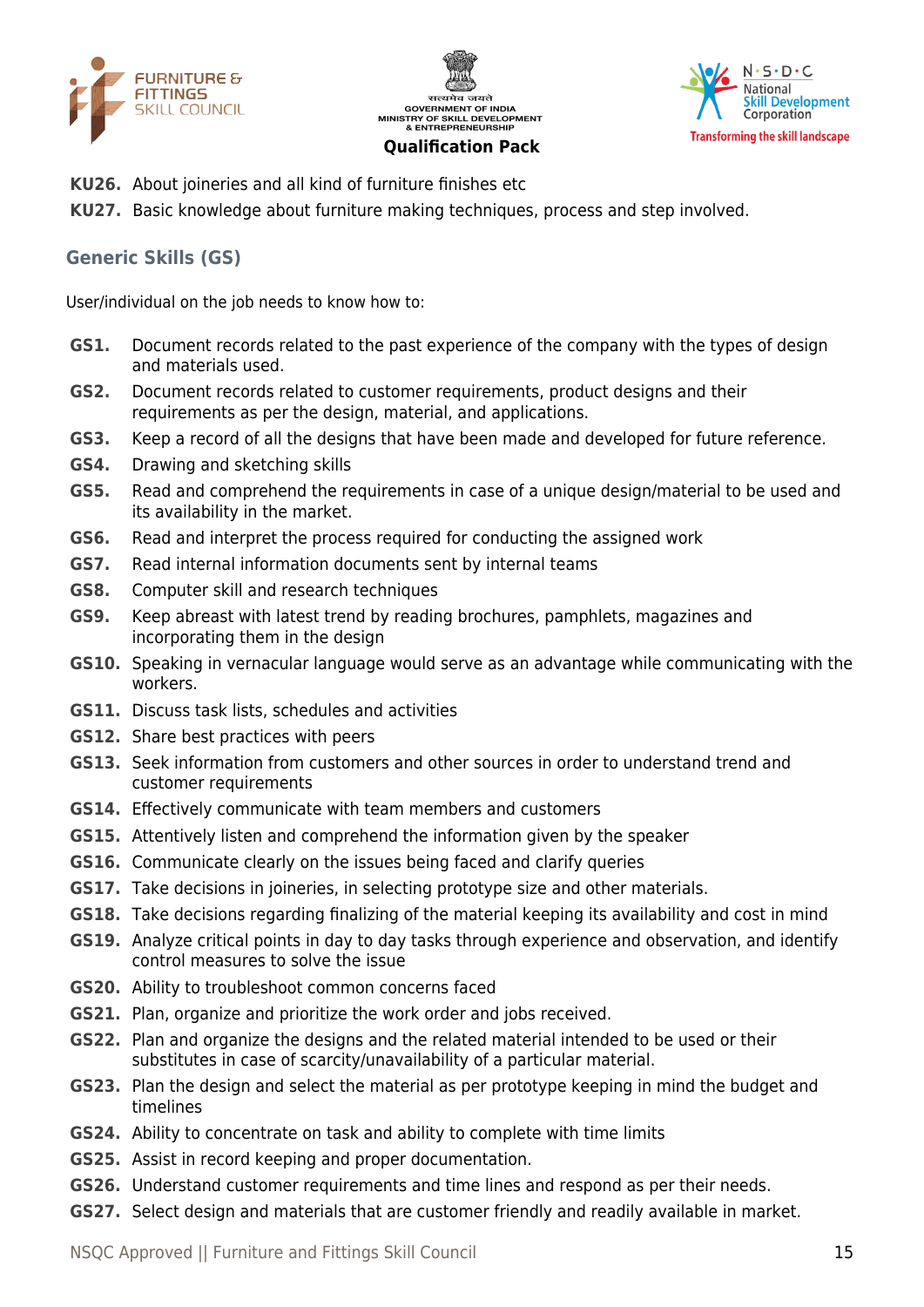





- **GS28.** Being courteous with customers and ability to handle different types of customers
- **GS29.** Being aware of different customer cultures/faiths and responding appropriately
- **GS30.** Support in charge/supervisor in solving problems by detailing and discussing the possible solutions
- **GS31.** Ability to quickly identify common causes of errors and help in resolution
- **GS32.** Arrange or seek help to select for material, style and tackles in case of new design development.
- **GS33.** Analyze the type of design/material to be used for the design and its popularity in the market.
- **GS34.** Analyze and study the relevance of the design with the design and product category.
- **GS35.** Apply domain information/knowledge and assess day to day tasks through experience and observation, to identify control measures to solve issues
- **GS36.** Provide suggestions to further streamline the process
- **GS37.** Use acquired knowledge of the work and process and apply the information gathered from observation, experience, reasoning, or communication to act efficiently
- **GS38.** Use reasoning skills to identify and resolve basic problems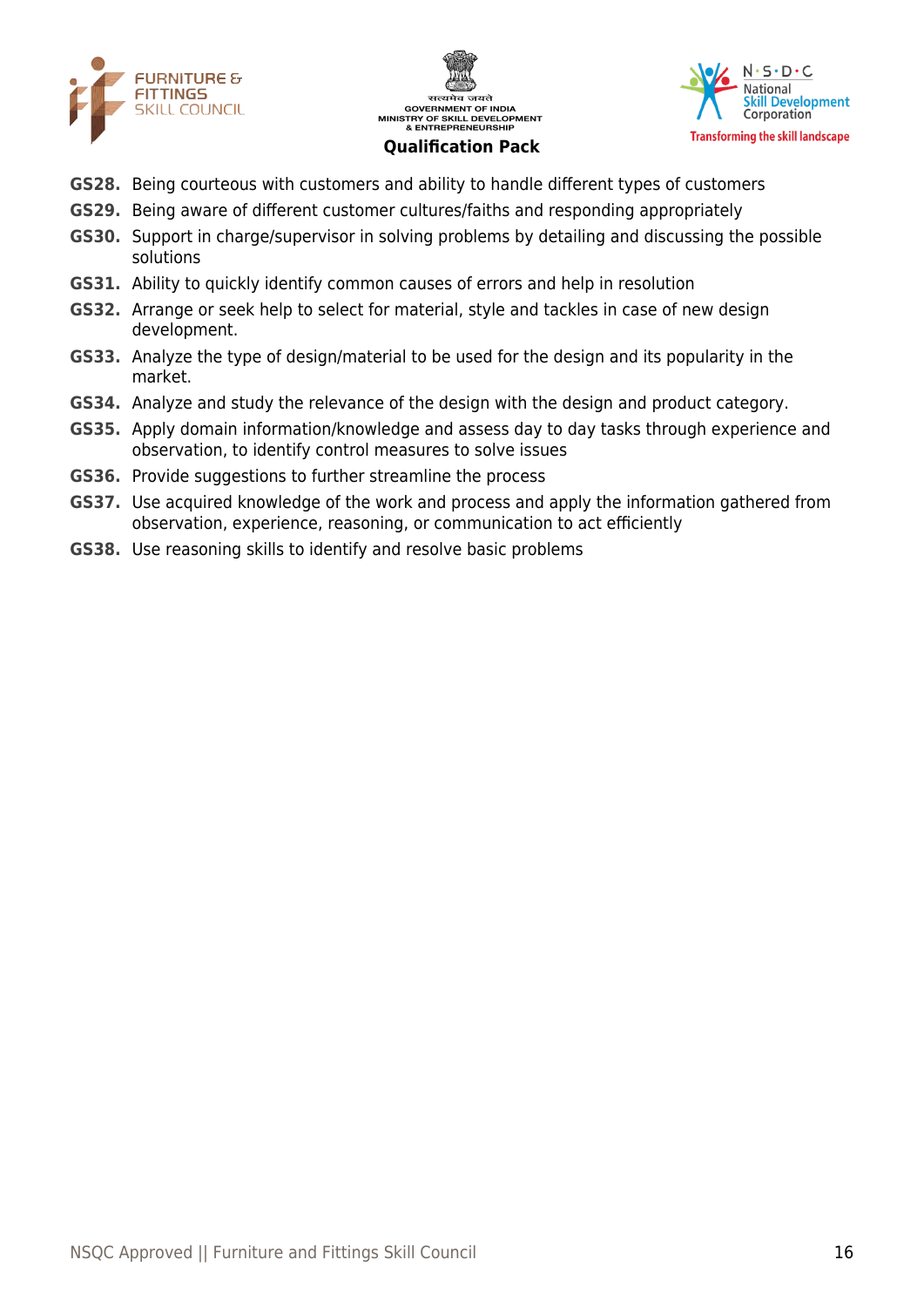





# **Assessment Criteria**

| <b>Assessment Criteria for Outcomes</b>                                                                                                                                                      | <b>Theory</b><br><b>Marks</b> | <b>Practical</b><br><b>Marks</b> | <b>Project</b><br><b>Marks</b> | <b>Viva</b><br><b>Marks</b> |
|----------------------------------------------------------------------------------------------------------------------------------------------------------------------------------------------|-------------------------------|----------------------------------|--------------------------------|-----------------------------|
| Create a scale model                                                                                                                                                                         | 10                            | 22                               |                                |                             |
| PC1. select materials such as card board, small<br>sticks or other materials to create scale model of<br>the designed furniture                                                              | $\overline{2}$                | 3                                |                                |                             |
| PC2. draw a layouts on card board sheet as per<br>furniture dimension, cut cardboard as per drawn<br>layout. Join these cut card board piece together, as<br>per shape and size of furniture | $\overline{2}$                | 4                                |                                |                             |
| PC3. add sticks or other chosen material to display<br>the feature and details of the furniture piece                                                                                        | $\mathbf{1}$                  | $\overline{4}$                   |                                |                             |
| PC4. review all sizes and proportions of scale, also<br>review all joineries and making techniques of<br>furniture                                                                           | $\overline{2}$                | $\overline{4}$                   |                                |                             |
| PC5. analyse and conduct a visual inspection to<br>identify any problems that are present or may arise<br>in scale model, before proceeding to prototype<br>sample                           | 1                             | $\overline{4}$                   |                                |                             |
| PC6. present to seniors and seek approval,<br>incorporate feedback for getting a furniture<br>prototype sample ready                                                                         | $\overline{2}$                | 3                                |                                |                             |
| <b>Build a prototype and test</b>                                                                                                                                                            | 20                            | 48                               |                                |                             |
| <b>PC7.</b> give detail drawings & specification to the<br>craftsman /carpenter to get the furniture prototype<br>ready                                                                      | $\overline{2}$                | 3                                |                                |                             |
| <b>PC8.</b> ensure all the collected raw materials or<br>sample materials are of standard quality                                                                                            | 1                             | $\overline{4}$                   |                                |                             |
| PC9. make sure all cut size of wood pieces are as<br>per given layout                                                                                                                        | $\mathbf{1}$                  | 4                                |                                |                             |
| PC10. check structure of prototype and analyze all<br>joineries and techniques used are correct                                                                                              | 2                             | 4                                |                                |                             |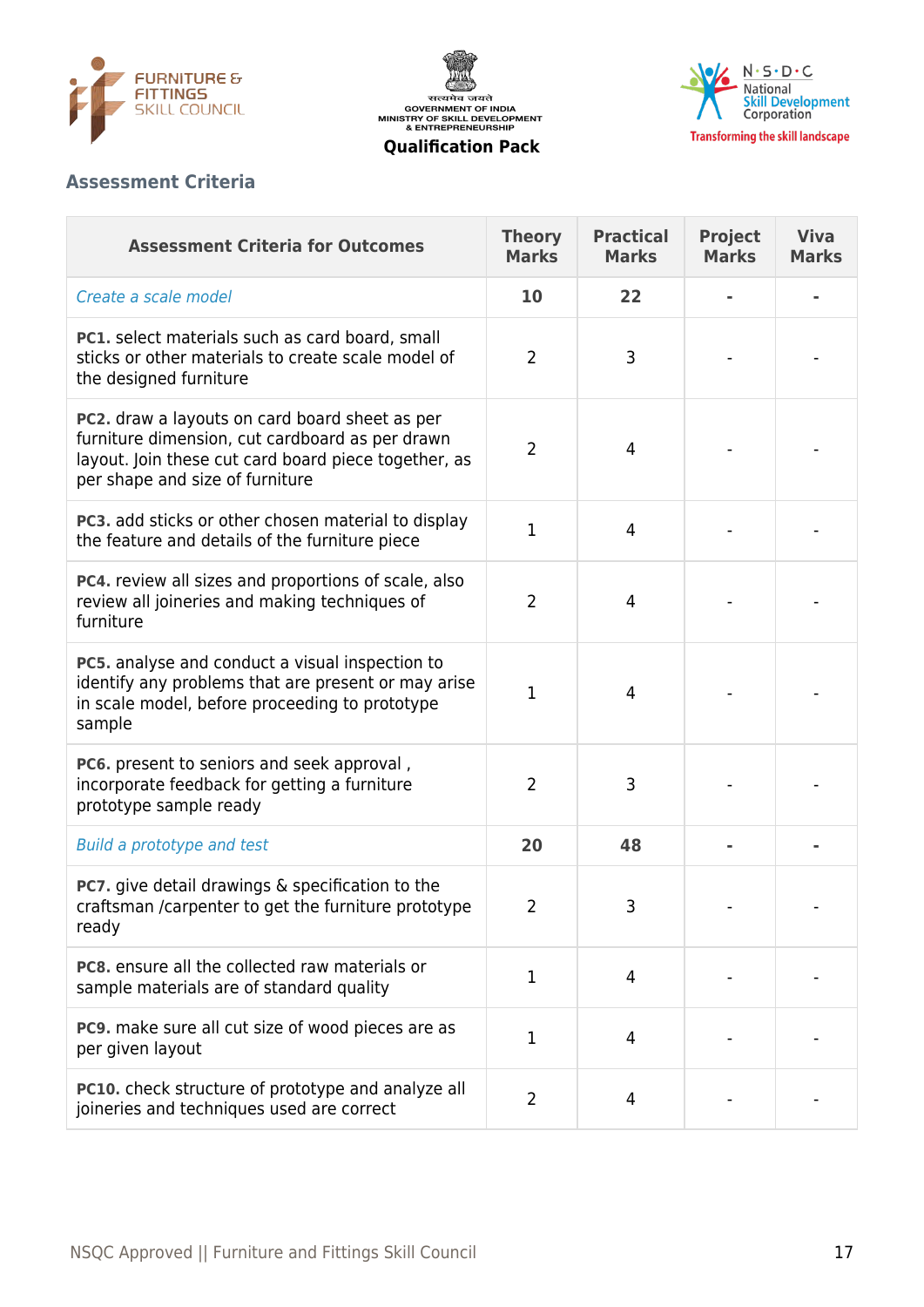

सत्यमेव जयते **GOVERNMENT OF INDIA GOVERNMENT OF INDIA**<br>MINISTRY OF SKILL DEVELOPMENT<br>& ENTREPRENEURSHIP **Qualification Pack**



**Transforming the skill landscape** 

#### **Assessment Criteria for Outcomes Theory Marks Practical Marks Project Marks Viva Marks PC11.** analyze look and appearance of the prototype sample and check for any errors that didnt show up in the small scale. They should be worked out with the prototype 2 | 5 | - | -**PC12.** review and get the furniture prototype tested by supervisors. E.g. checking for levelling, balance, strengths, durability, longevity etc. 2 | 5 | - | -**PC13.** Ensure that the prototype finish is as per PCL3. Ensure that the prototype finish is as per the control of the control of the control of the control of the control of the control of the control of the control of the control of the control of the control of the cont **PC14.** review prototype in consultation with the supervisor and /or team keeping in view the ability and capacity of the organization in terms of equipment/material to be used, labor skills, etc. 2 | 5 | - | -**PC15.** develop a new prototype or make changes in this existing prototype sample as per feedback or inputs received 2 | 5 | - | -**PC16.** get signoff/approval of this final prototype **PCT6.** Get signon/approval of this final prototype that  $\begin{array}{ccc} 2 & 6 & -1 \end{array}$ **PC17.** assist in compliance with procedural documentation and if required take the photograph of the finished furniture prototype to make a portfolio/record purpose 2 3 - -**NOS Total 30 70 - -**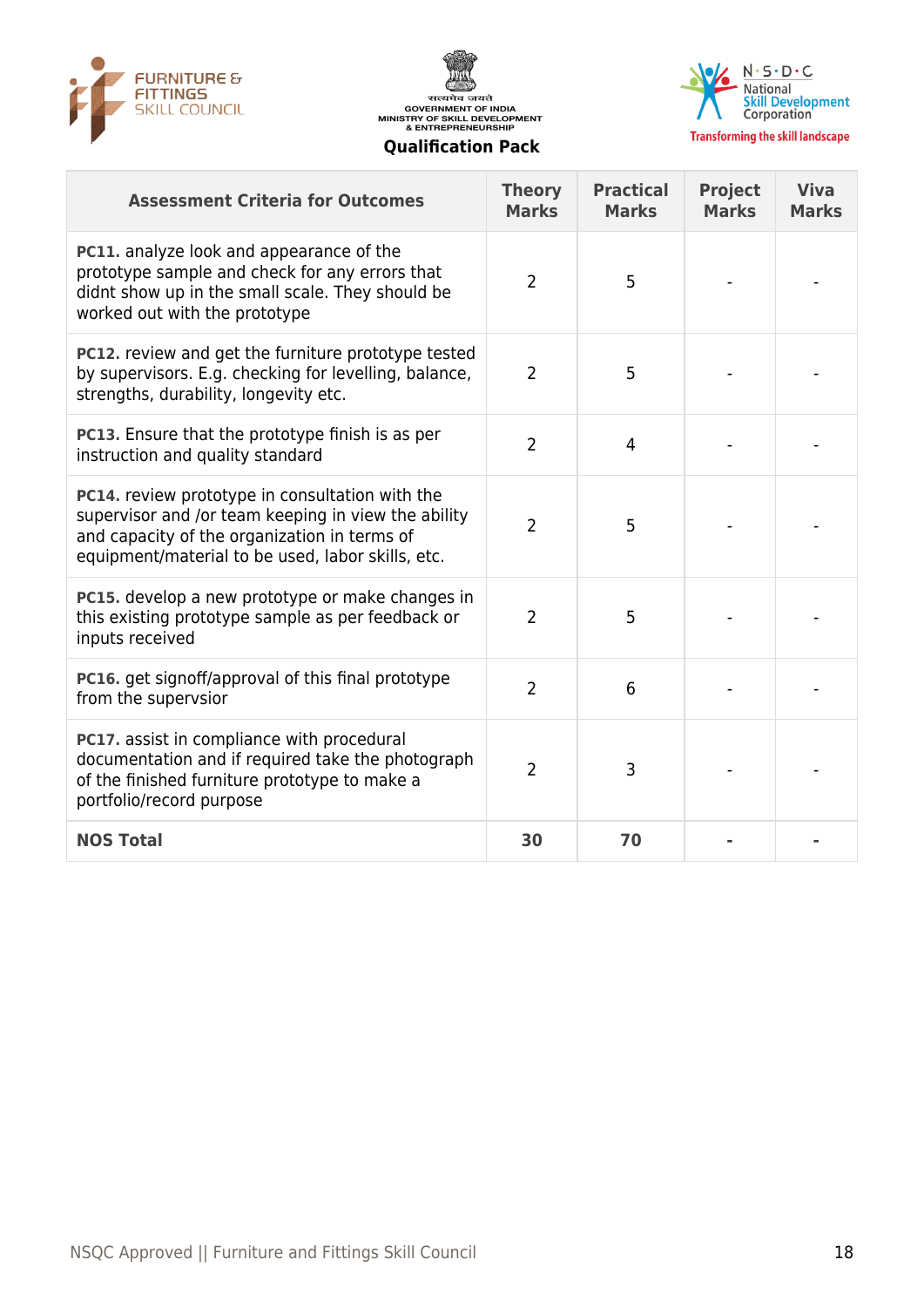





## **National Occupational Standards (NOS) Parameters**

| <b>NOS Code</b>            | <b>FFS/N0110</b>                                     |
|----------------------------|------------------------------------------------------|
| <b>NOS Name</b>            | Create a scale model and build a furniture prototype |
| <b>Sector</b>              | Furniture & Fittings                                 |
| Sub-Sector                 | Wooden Furniture, Modular Furniture                  |
| <b>Occupation</b>          | Design-Wooden/Modular furniture                      |
| <b>NSQF Level</b>          | 4                                                    |
| <b>Credits</b>             | <b>NA</b>                                            |
| <b>Version</b>             | 1.0                                                  |
| <b>Last Reviewed Date</b>  | 12/07/2017                                           |
| <b>Next Review Date</b>    | 12/07/2020                                           |
| <b>NSQC Clearance Date</b> | 03/08/2018                                           |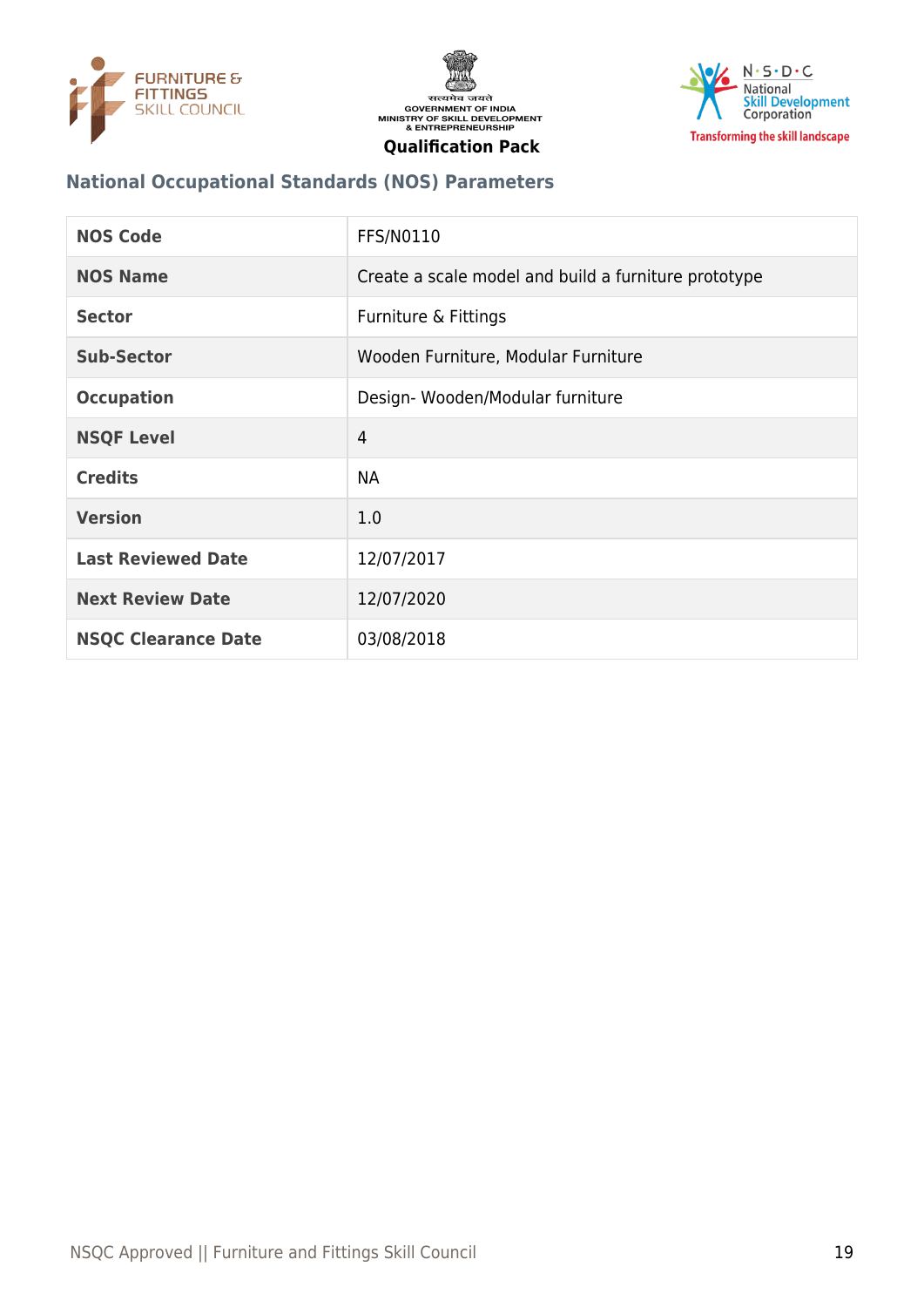





# <span id="page-19-0"></span>**FFS/N8601: Ensure health and safety at workplace**

## **Description**

This OS unit covers health, safety and security at the workplace. This includes procedures and practices that candidate need to follow to help maintain a healthy, safe and secure work environment.

## **Elements and Performance Criteria**

#### Health and Safety

To be competent, the user/individual on the job must be able to:

- **PC1.** work safely at all times, complying with health and safety legislation, regulations and other relevant guidelines
- **PC2.** ensure that health and safety instructions applicable to the work place are being followed
- **PC3.** check the worksite for any possible health and safety hazards
- **PC4.** Follow manufacturers instructions and job specifications relating to safe use of materials specifically chemicals and power equipment
- **PC5.** ensure safe handling and disposal of waste and debris
- **PC6.** identify and report any hazards and potential risks/ threats to supervisors or other authorized personnelHazards: sharp edged tools, hazardous surfaces, physical hazards, electrical hazards, health hazards from chemicals and other such toxic material etc.
- **PC7.** undertake first aid activities in case of any accident, if required and asked to do so
- **PC8.** select and use appropriate personal protective equipment compatible to the work and compliant to relevant occupational health and safety guidelines Personal protective equipment: masks, safety glasses, head protection, ear muffs, safety footwear, gloves, aprons etc.
- **PC9.** maintain correct body posture while standing and working for long hours and carrying heavy materials
- **PC10.** lift, carry or move heavy wooden furniture and accessories from one place to another using approved safe working practices
- **PC11.** handle all required tools, machines, materials & equipment safely
- **PC12.** adhere to relevant occupational safety policies while handling sharp tools to make and install furniture and fittings
- **PC13.** t ake safety measures while handling glass, heavy wood, materials, chemicals etc.
- **PC14.** apply good housekeeping practices at all timesGood housekeeping practices: clean/tidy work areas, removal/disposal of waste products, protect surfaces
- **PC15.** report accident/incident report to authorized personal
- **PC16.** perform basic safety checks before operation of all machines, tools and electrical equipment
- **PC17.** follow recommended material handling procedure to control damage and personal injury
- **PC18.** follow safe working practices at all times

#### Dealing with Emergencies

To be competent, the user/individual on the job must be able to:

**PC19.** follow appropriate procedure in case a of fire emergency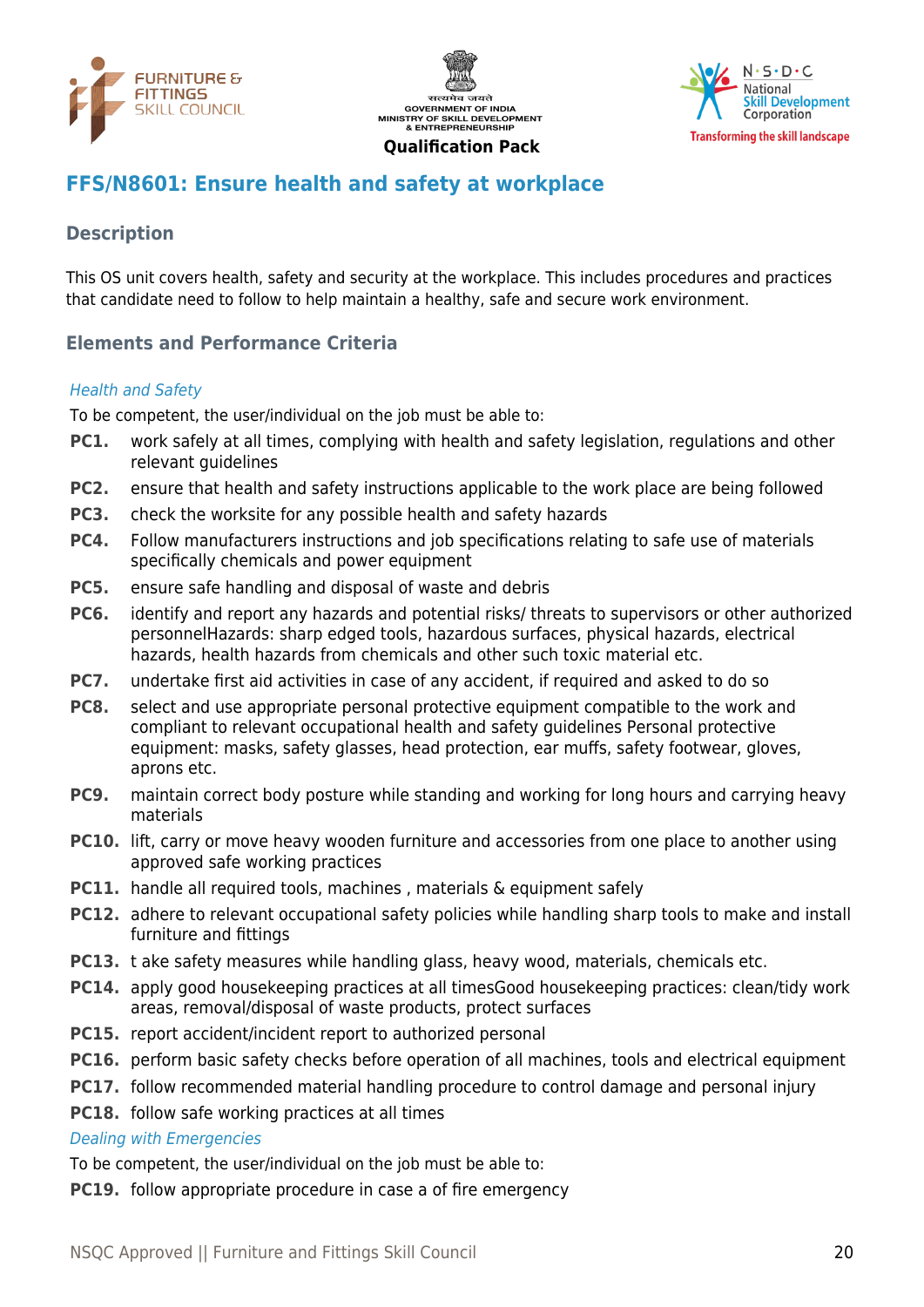





- **PC20.** follow electrical safety measures while working with electrically powered tools & equipment
- **PC21.** follow agreed work location procedures in the event of an emergency or an accident
- **PC22.** follow emergency and evacuation procedures in case of accidents, fires, natural calamities
- **PC23.** Check and ensure general health and safety equipment are available at work site. General health and safety equipment: fire extinguishers; first aid equipment; safety instruments and clothing; safety installations (e.g. fire exits, exhaust fans)
- **PC24.** Comply with restrictions imposed on harmful chemicals inside work area during working hours
- **PC25.** correctly demonstrate rescue techniques applied during fire hazard
- **PC26.** demonstrate good housekeeping in order to prevent fire hazards
- **PC27.** demonstrate the correct use of a fire extinguisher
- **PC28.** demonstrate how to free a person from electrocution
- **PC29.** respond promptly and appropriately to an accident situation or medical emergency
- **PC30.** participate in emergency procedures Emergency procedures: raising alarm, safe/efficient, evacuation, correct means of escape, correct assembly point, roll call, correct return to work
- **PC31.** use the various appropriate fire extinguishers on different types of fires correctly. Types of fires: Class A: e.g. ordinary solid combustibles, such as wood, paper, cloth, plastic, charcoal, etc.; Class B: flammable liquids andgases, such as gasoline, propane, diesel fuel, tar, cooking oil, and similar substances; Class C: e.g. electrical equipment such as appliances, wiring, breaker panels, etc. These categories of fires become Class A, B, and D fires when the electrical equipment that initiated the fire is no longer receiving electricity); Class D: combustible metals such as magnesium, titanium, and sodium (These fires burn at extremely high temperatures and require special suppression agents)
- **PC32.** state methods of accident prevention in the work environment. Methods of accident prevention: training in health and safety procedures; using health and safety procedures; use of equipment and working practices (such as safe carrying procedures); safety notices, advice; instruction from colleagues and supervisors

# **Knowledge and Understanding (KU)**

The individual on the job needs to know and understand:

- **KU1.** organizational procedures for safe handling of equipment and machine operations
- **KU2.** how to respond to emergency situation in line with organisational procedures
- **KU3.** reporting protocol and documentation required
- **KU4.** whom to contact in case of an emergency
- **KU5.** Where to get the list of contact in case of an emergency in the organization
- **KU6.** common health and safety hazards in a work environment and related precautions
- **KU7.** organizational procedures for safe handling of tools and equipment
- **KU8.** how to respond to an emergency situation
- **KU9.** potential risks and threats
- **KU10.** organizational reporting protocol
- **KU11.** health and safety practices at work place
- **KU12.** potential hazards and risks which may be present at furniture and fittings related workplace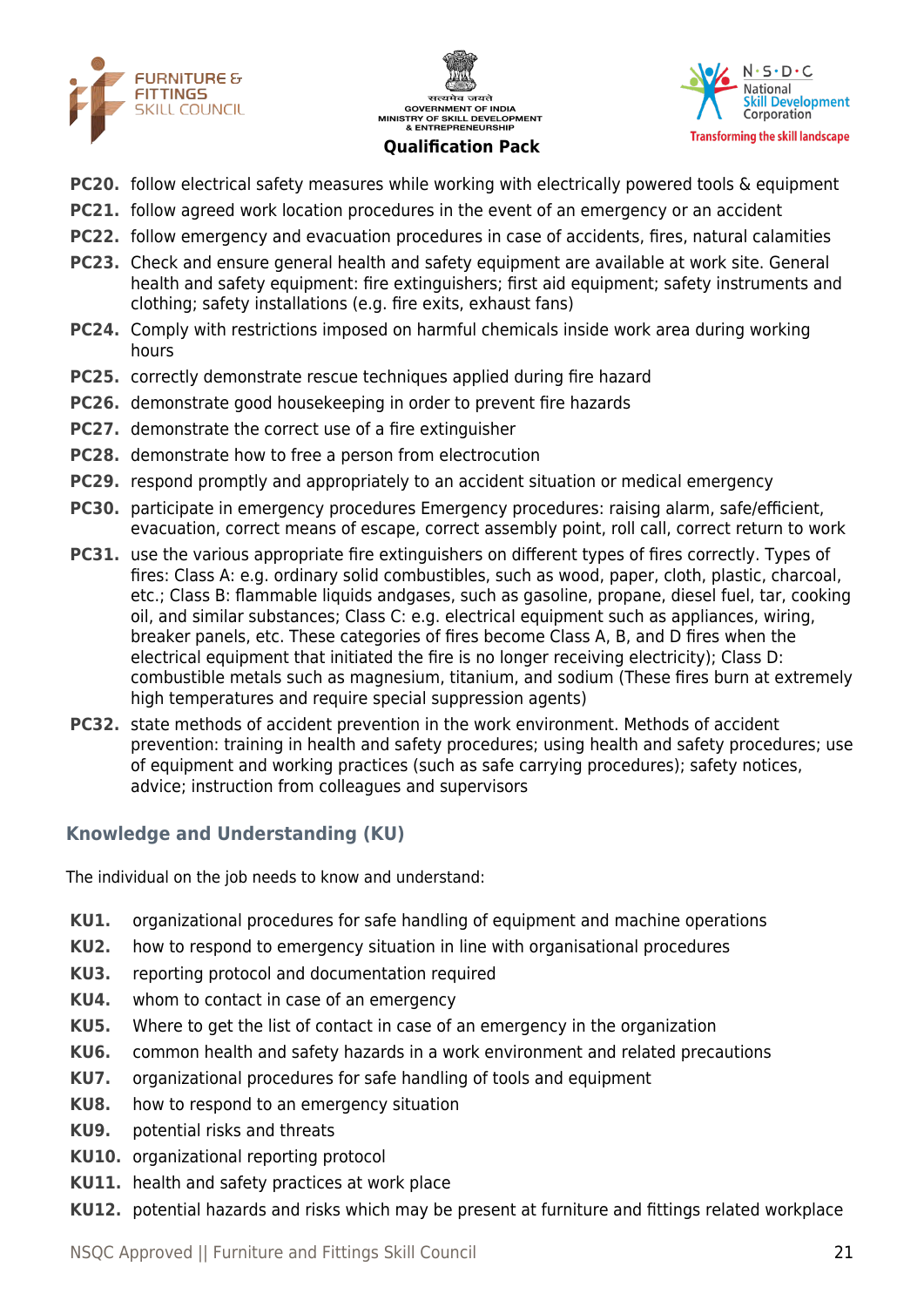





- **KU13.** storage and handling of hazardous substances
- **KU14.** importance of good housekeeping
- **KU15.** procedure to be followed for safe disposal of waste
- **KU16.** safe working practices in a furniture and fittings related workplace
- **KU17.** how to deal with an accident which involve human life
- **KU18.** different types of personal protective equipment and their use
- **KU19.** how to follow safe working practices while at work
- **KU20.** different risks associated with the use of electrical equipment
- **KU21.** preventative and remedial actions to be taken in the case of exposure to toxic materials, Exposure: ingested, contact with skin, inhaledPreventative action: ventilation, masks, protective clothing/ equipment); Remedial action: immediate first aid, report to supervisorToxic materials: solvents, flux, lead
- **KU22.** importance of using protective clothing/equipment while working
- **KU23.** Various causes of fire
- **KU24.** techniques of using the different fire extinguishers
- **KU25.** different type of fire extinguishers and their use
- **KU26.** various types of safety signs and what they mean
- **KU27.** Appropriate basic first aid treatment relevant to the condition eg. shock, electrical shock, bleeding, breaks to bones, minor burns, resuscitation, poisoning, eye injuries, etc.
- **KU28.** importance of safe lifting practices and correct body postures
- **KU29.** list of names (and job titles if applicable), and the contact details of all the people responsible for health and safety in a workplace

#### **Generic Skills (GS)**

User/individual on the job needs to know how to:

- **GS1.** write in Hindi or local language
- **GS2.** fill logs, forms and formats in local language or Hindi for recording quantity and quality of work figures, defects and other related information, etc. whenever needed
- **GS3.** document measurement appropriately whenever required
- **GS4.** read all organizational and equipment related health and safety manuals and documents
- **GS5.** read and comprehend safety related documents
- **GS6.** communicate effectively with team members, supervisors, managers etc
- **GS7.** seek clarification on any unclear instructions in locally understood language
- **GS8.** take decisions of once own roles and responsibilities
- **GS9.** decide on material requirement for related to once work
- **GS10.** decide on to accept or reject a work piece on the basis of quality parameter
- **GS11.** plan and organize own work in a way that all activities are completed in time and as per specifications
- **GS12.** plan word as per job specification
- **GS13.** plan and organize cleaning and maintenance activities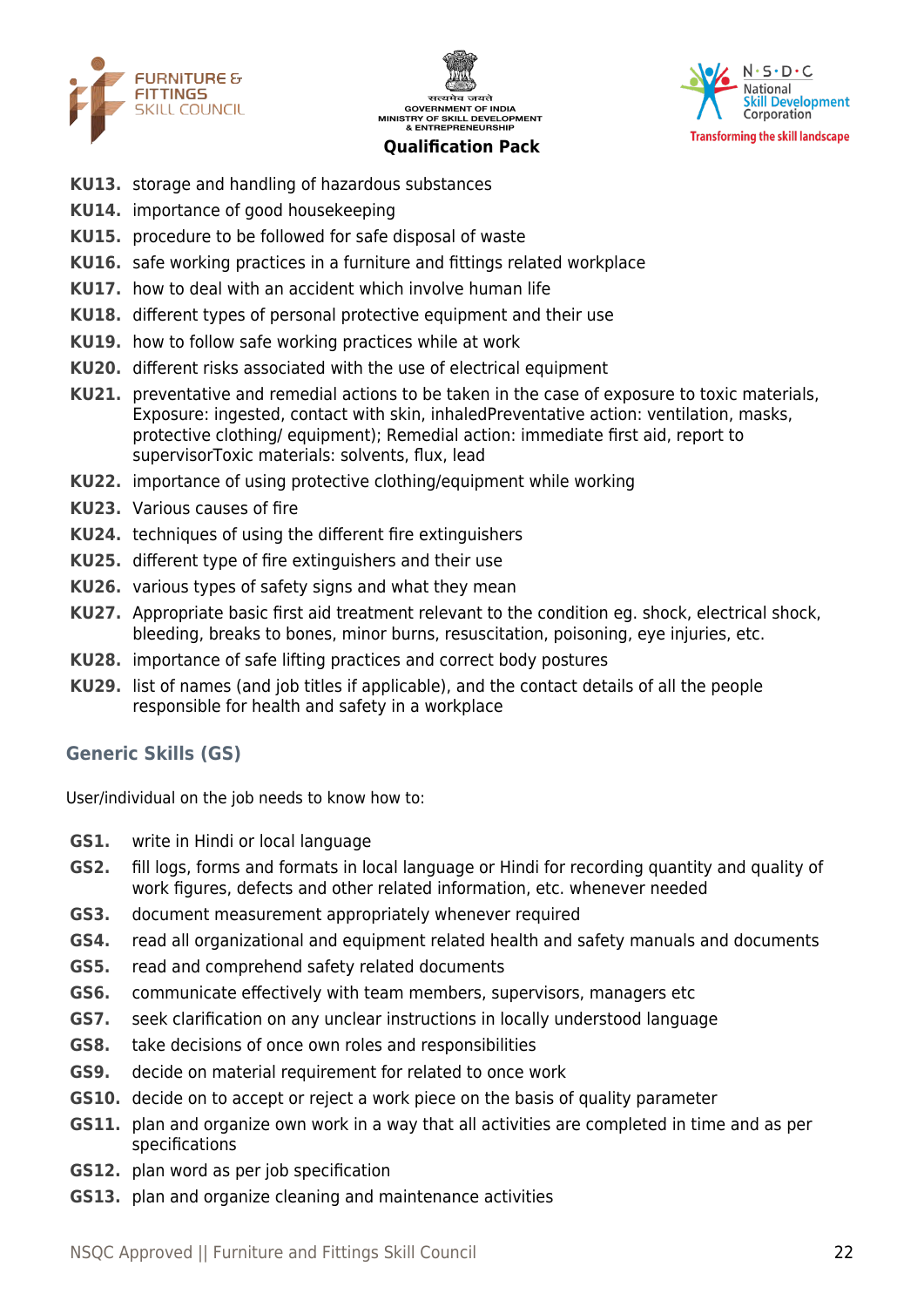





- **GS14.** work and deliver output as per client requirement and satisfaction
- **GS15.** identify any defects in materials, tools and equipment and ways to resolve them
- **GS16.** determine timely correction of errors to minimize rejection of pieces or rework
- **GS17.** analyse the situation and take appropriate actions while dealing with team members
- **GS18.** analyse, evaluate and apply the information gathered from observation, experience, reasoning, or communication to act efficiently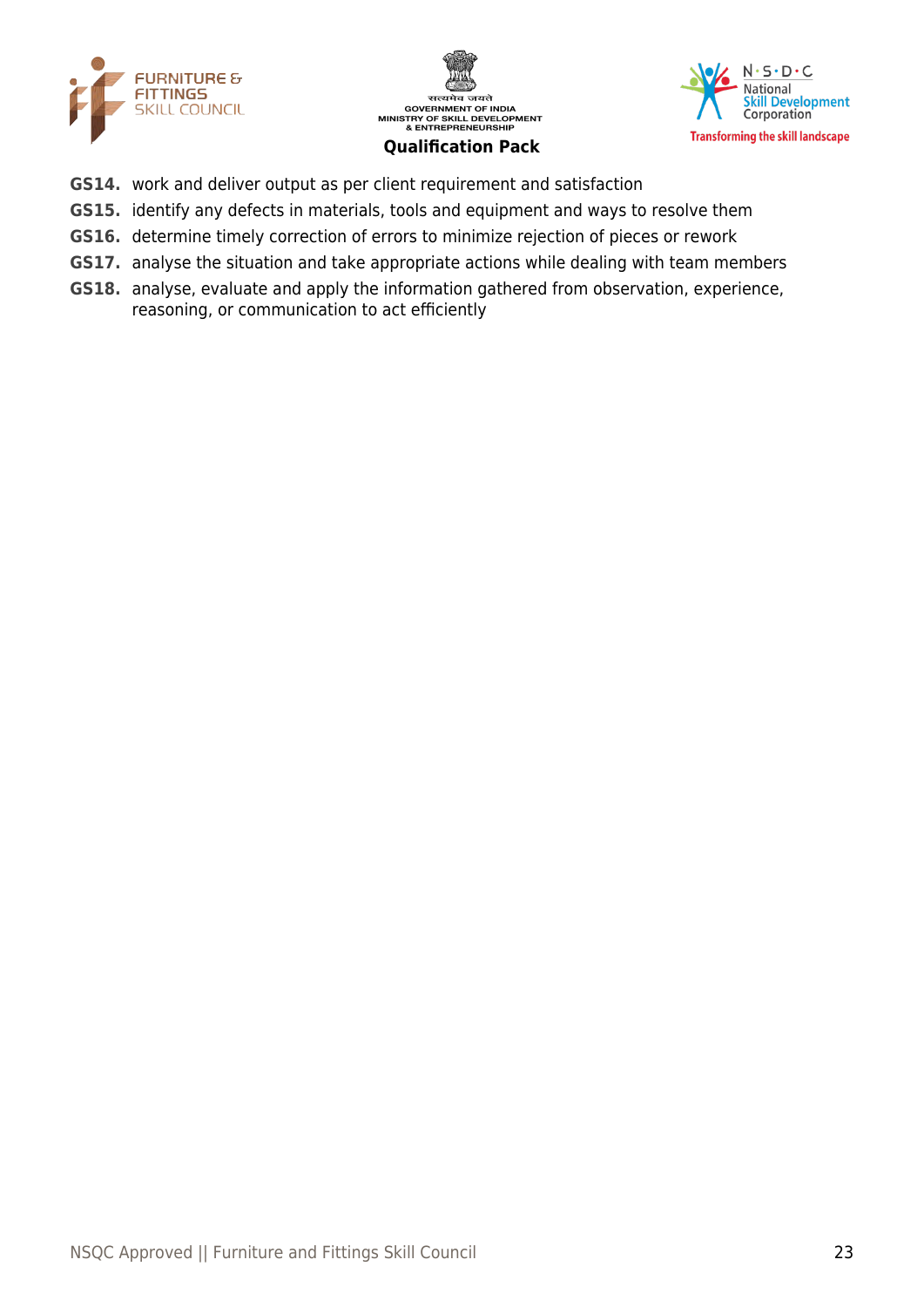





# **Assessment Criteria**

| <b>Assessment Criteria for Outcomes</b>                                                                                                                                                                                                                                                        | <b>Theory</b><br><b>Marks</b> | <b>Practical</b><br><b>Marks</b> | <b>Project</b><br><b>Marks</b> | <b>Viva</b><br><b>Marks</b> |
|------------------------------------------------------------------------------------------------------------------------------------------------------------------------------------------------------------------------------------------------------------------------------------------------|-------------------------------|----------------------------------|--------------------------------|-----------------------------|
| <b>Health and Safety</b>                                                                                                                                                                                                                                                                       | 17                            | 39                               |                                |                             |
| <b>PC1.</b> work safely at all times, complying with health<br>and safety legislation, regulations and other<br>relevant guidelines                                                                                                                                                            | $\overline{2}$                | $\mathbf{1}$                     |                                |                             |
| PC2. ensure that health and safety instructions<br>applicable to the work place are being followed                                                                                                                                                                                             | $\mathbf{1}$                  | $\overline{2}$                   |                                |                             |
| PC3. check the worksite for any possible health and<br>safety hazards                                                                                                                                                                                                                          | $\mathbf{1}$                  | 2                                |                                |                             |
| PC4. Follow manufacturers instructions and job<br>specifications relating to safe use of materials<br>specifically chemicals and power equipment                                                                                                                                               | $\mathbf 1$                   | $\overline{2}$                   |                                |                             |
| PC5. ensure safe handling and disposal of waste and<br>debris                                                                                                                                                                                                                                  |                               | 3                                |                                |                             |
| PC6. identify and report any hazards and potential<br>risks/ threats to supervisors or other authorized<br>personnelHazards: sharp edged tools, hazardous<br>surfaces, physical hazards, electrical hazards, health<br>hazards from chemicals and other such toxic<br>material etc.            | 1                             | $\overline{2}$                   |                                |                             |
| PC7. undertake first aid activities in case of any<br>accident, if required and asked to do so                                                                                                                                                                                                 |                               | 3                                |                                |                             |
| PC8. select and use appropriate personal protective<br>equipment compatible to the work and compliant to<br>relevant occupational health and safety guidelines<br>Personal protective equipment: masks, safety<br>glasses, head protection, ear muffs, safety footwear,<br>gloves, aprons etc. |                               | 3                                |                                |                             |
| PC9. maintain correct body posture while standing<br>and working for long hours and carrying heavy<br>materials                                                                                                                                                                                |                               | 3                                |                                |                             |
| PC10. lift, carry or move heavy wooden furniture<br>and accessories from one place to another using<br>approved safe working practices                                                                                                                                                         | $\overline{2}$                | $\overline{2}$                   |                                |                             |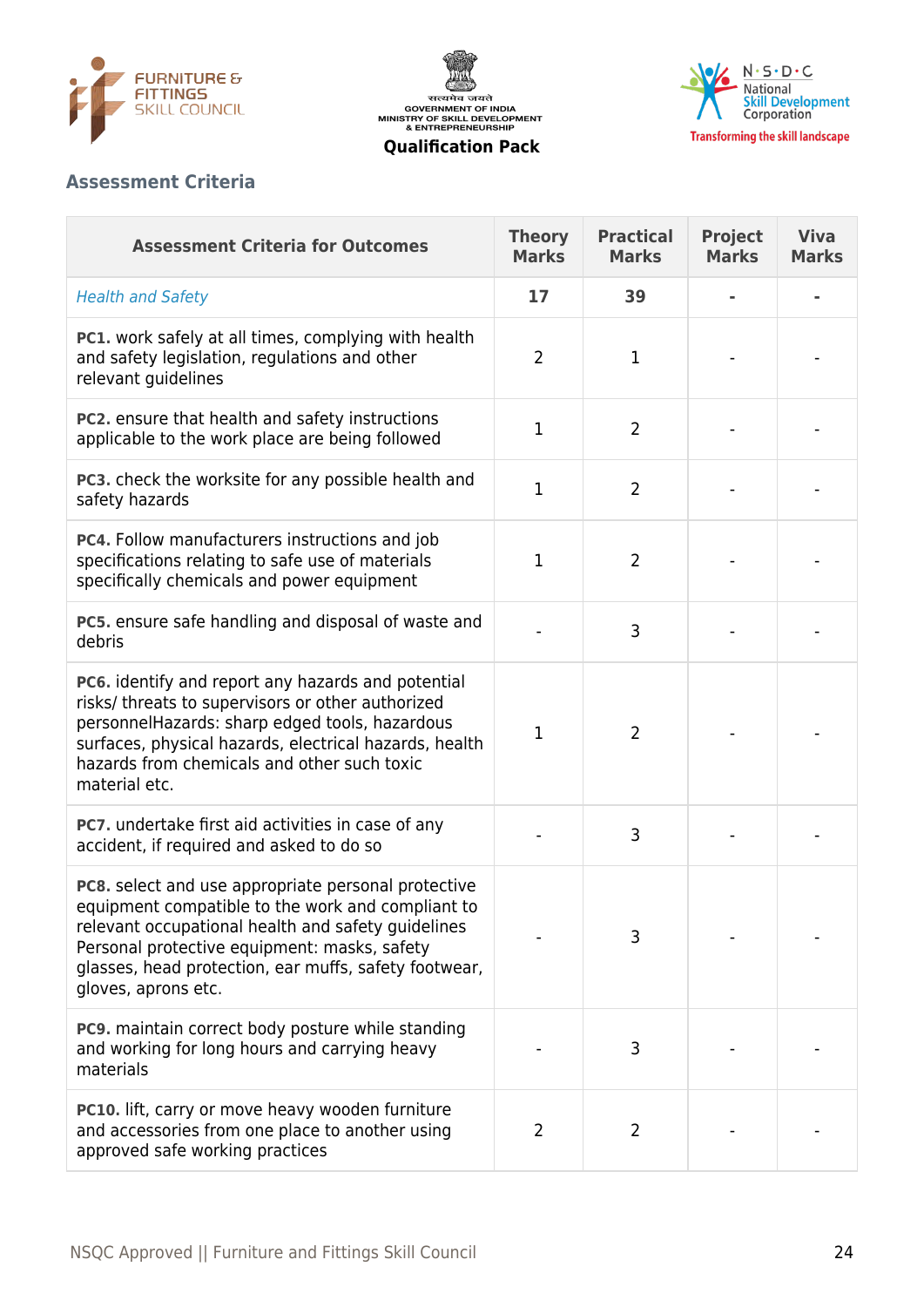





| <b>Assessment Criteria for Outcomes</b>                                                                                                                                                                                                                                | <b>Theory</b><br><b>Marks</b> | <b>Practical</b><br><b>Marks</b> | <b>Project</b><br><b>Marks</b> | <b>Viva</b><br><b>Marks</b> |
|------------------------------------------------------------------------------------------------------------------------------------------------------------------------------------------------------------------------------------------------------------------------|-------------------------------|----------------------------------|--------------------------------|-----------------------------|
| <b>PC11.</b> handle all required tools, machines, materials<br>& equipment safely                                                                                                                                                                                      | $\overline{2}$                | $\overline{2}$                   |                                |                             |
| <b>PC12.</b> adhere to relevant occupational safety<br>policies while handling sharp tools to make and<br>install furniture and fittings                                                                                                                               |                               | 3                                |                                |                             |
| PC13. t ake safety measures while handling glass,<br>heavy wood, materials, chemicals etc.                                                                                                                                                                             |                               | 3                                |                                |                             |
| PC14. apply good housekeeping practices at all<br>timesGood housekeeping practices: clean/tidy work<br>areas, removal/disposal of waste products, protect<br>surfaces                                                                                                  | $\overline{2}$                | 1                                |                                |                             |
| PC15. report accident/incident report to authorized<br>personal                                                                                                                                                                                                        | $\mathbf{1}$                  | $\overline{2}$                   |                                |                             |
| PC16. perform basic safety checks before operation<br>of all machines, tools and electrical equipment                                                                                                                                                                  | $\overline{2}$                | $\mathbf{1}$                     |                                |                             |
| PC17. follow recommended material handling<br>procedure to control damage and personal injury                                                                                                                                                                          | 1                             | $\overline{2}$                   |                                |                             |
| <b>PC18.</b> follow safe working practices at all times                                                                                                                                                                                                                | 1                             | 2                                |                                |                             |
| <b>Dealing with Emergencies</b>                                                                                                                                                                                                                                        | 13                            | 31                               |                                |                             |
| PC19. follow appropriate procedure in case a of fire<br>emergency                                                                                                                                                                                                      | $\mathbf 1$                   | $\overline{2}$                   |                                |                             |
| PC20. follow electrical safety measures while<br>working with electrically powered tools & equipment                                                                                                                                                                   | 2                             | $\overline{2}$                   |                                |                             |
| <b>PC21.</b> follow agreed work location procedures in the<br>event of an emergency or an accident                                                                                                                                                                     | $\mathbf 1$                   | $\overline{2}$                   |                                |                             |
| <b>PC22.</b> follow emergency and evacuation procedures<br>in case of accidents, fires, natural calamities                                                                                                                                                             | $\mathbf{1}$                  | $\overline{2}$                   |                                |                             |
| PC23. Check and ensure general health and safety<br>equipment are available at work site. General health<br>and safety equipment: fire extinguishers; first aid<br>equipment; safety instruments and clothing; safety<br>installations (e.g. fire exits, exhaust fans) | 1                             | 3                                |                                |                             |
| PC24. Comply with restrictions imposed on harmful<br>chemicals inside work area during working hours                                                                                                                                                                   |                               | 3                                |                                |                             |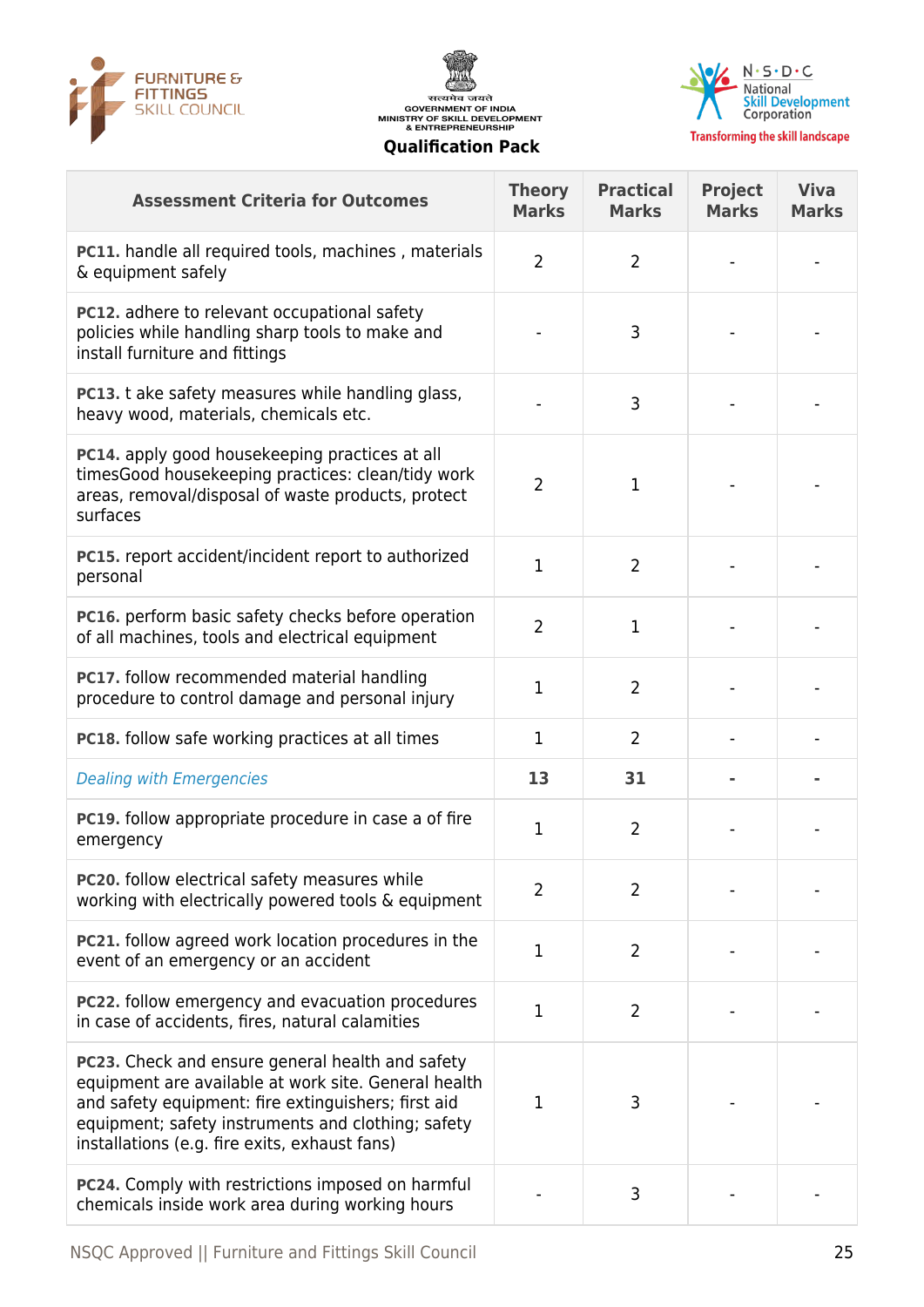





| <b>Assessment Criteria for Outcomes</b>                                                                                                                                                                                                                                                                                                                                                                                                                                                                                                                                                                                                                                                                                                                                                  | <b>Theory</b><br><b>Marks</b> | <b>Practical</b><br><b>Marks</b> | <b>Project</b><br><b>Marks</b> | <b>Viva</b><br><b>Marks</b> |
|------------------------------------------------------------------------------------------------------------------------------------------------------------------------------------------------------------------------------------------------------------------------------------------------------------------------------------------------------------------------------------------------------------------------------------------------------------------------------------------------------------------------------------------------------------------------------------------------------------------------------------------------------------------------------------------------------------------------------------------------------------------------------------------|-------------------------------|----------------------------------|--------------------------------|-----------------------------|
| PC25. correctly demonstrate rescue techniques<br>applied during fire hazard                                                                                                                                                                                                                                                                                                                                                                                                                                                                                                                                                                                                                                                                                                              |                               | 3                                |                                |                             |
| PC26. demonstrate good housekeeping in order to<br>prevent fire hazards                                                                                                                                                                                                                                                                                                                                                                                                                                                                                                                                                                                                                                                                                                                  |                               | 3                                |                                |                             |
| <b>PC27.</b> demonstrate the correct use of a fire<br>extinguisher                                                                                                                                                                                                                                                                                                                                                                                                                                                                                                                                                                                                                                                                                                                       | $\overline{2}$                | 1                                |                                |                             |
| PC28. demonstrate how to free a person from<br>electrocution                                                                                                                                                                                                                                                                                                                                                                                                                                                                                                                                                                                                                                                                                                                             | $\mathbf 1$                   | $\overline{2}$                   |                                |                             |
| PC29. respond promptly and appropriately to an<br>accident situation or medical emergency                                                                                                                                                                                                                                                                                                                                                                                                                                                                                                                                                                                                                                                                                                |                               | 3                                |                                |                             |
| PC30. participate in emergency procedures<br>Emergency procedures: raising alarm, safe/efficient,<br>evacuation, correct means of escape, correct<br>assembly point, roll call, correct return to work                                                                                                                                                                                                                                                                                                                                                                                                                                                                                                                                                                                   |                               | 3                                |                                |                             |
| <b>PC31.</b> use the various appropriate fire extinguishers<br>on different types of fires correctly. Types of fires:<br>Class A: e.g. ordinary solid combustibles, such as<br>wood, paper, cloth, plastic, charcoal, etc.; Class B:<br>flammable liquids andgases, such as gasoline,<br>propane, diesel fuel, tar, cooking oil, and similar<br>substances; Class C: e.g. electrical equipment such<br>as appliances, wiring, breaker panels, etc. These<br>categories of fires become Class A, B, and D fires<br>when the electrical equipment that initiated the fire<br>is no longer receiving electricity); Class D:<br>combustible metals such as magnesium, titanium,<br>and sodium (These fires burn at extremely high<br>temperatures and require special suppression<br>agents) | 1                             | $\overline{2}$                   |                                |                             |
| <b>PC32.</b> state methods of accident prevention in the<br>work environment. Methods of accident prevention:<br>training in health and safety procedures; using<br>health and safety procedures; use of equipment and<br>working practices (such as safe carrying<br>procedures); safety notices, advice; instruction from<br>colleagues and supervisors                                                                                                                                                                                                                                                                                                                                                                                                                                | 3                             |                                  |                                |                             |
| <b>NOS Total</b>                                                                                                                                                                                                                                                                                                                                                                                                                                                                                                                                                                                                                                                                                                                                                                         | 30                            | 70                               |                                |                             |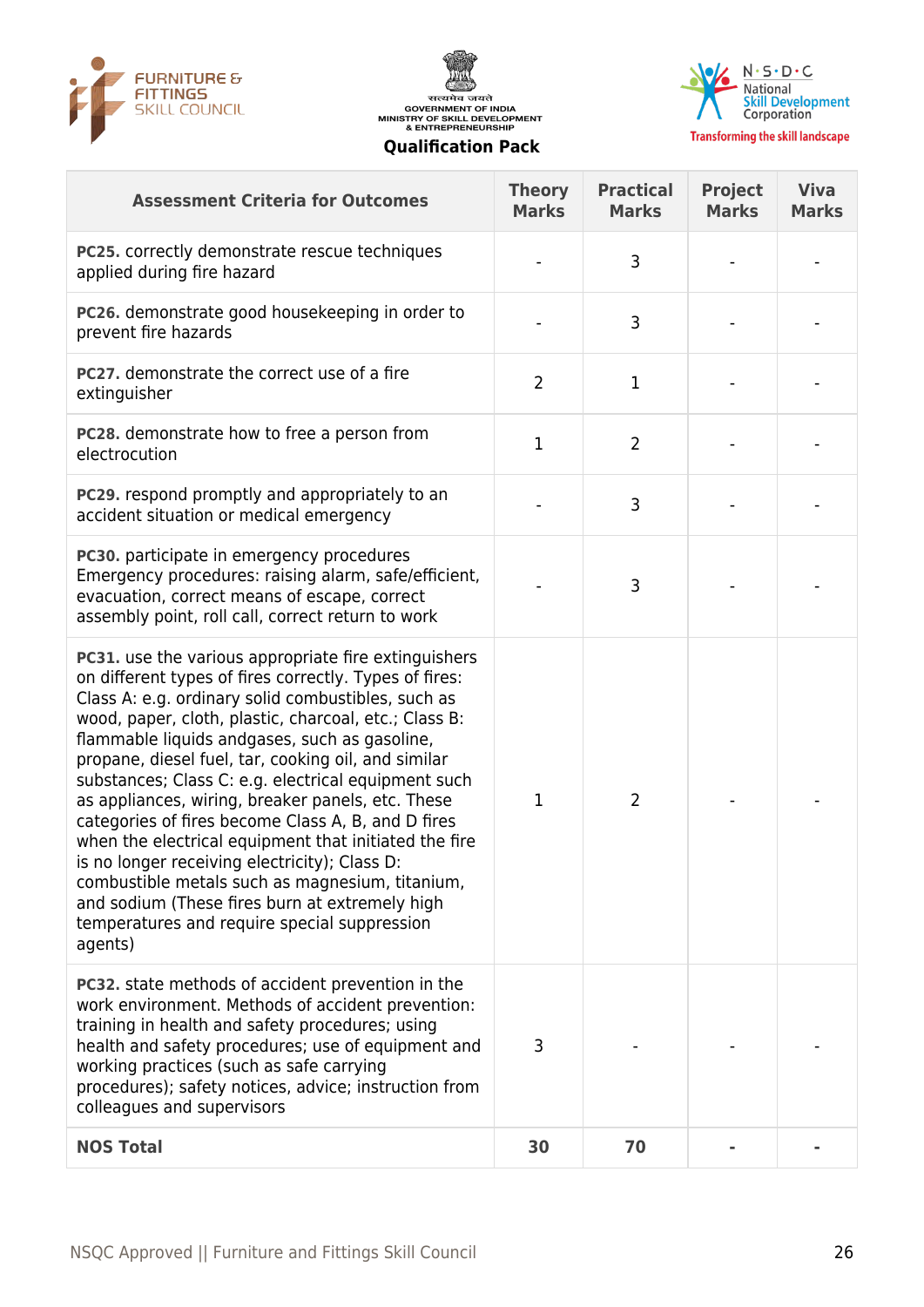





# **National Occupational Standards (NOS) Parameters**

| <b>NOS Code</b>            | FFS/N8601                             |
|----------------------------|---------------------------------------|
| <b>NOS Name</b>            | Ensure health and safety at workplace |
| <b>Sector</b>              | Furniture & Fittings                  |
| <b>Sub-Sector</b>          | Generic                               |
| <b>Occupation</b>          | Generic                               |
| <b>NSQF Level</b>          | 3                                     |
| <b>Credits</b>             | <b>NA</b>                             |
| <b>Version</b>             | 1.0                                   |
| <b>Last Reviewed Date</b>  | 12/07/2017                            |
| <b>Next Review Date</b>    | 12/07/2020                            |
| <b>NSQC Clearance Date</b> |                                       |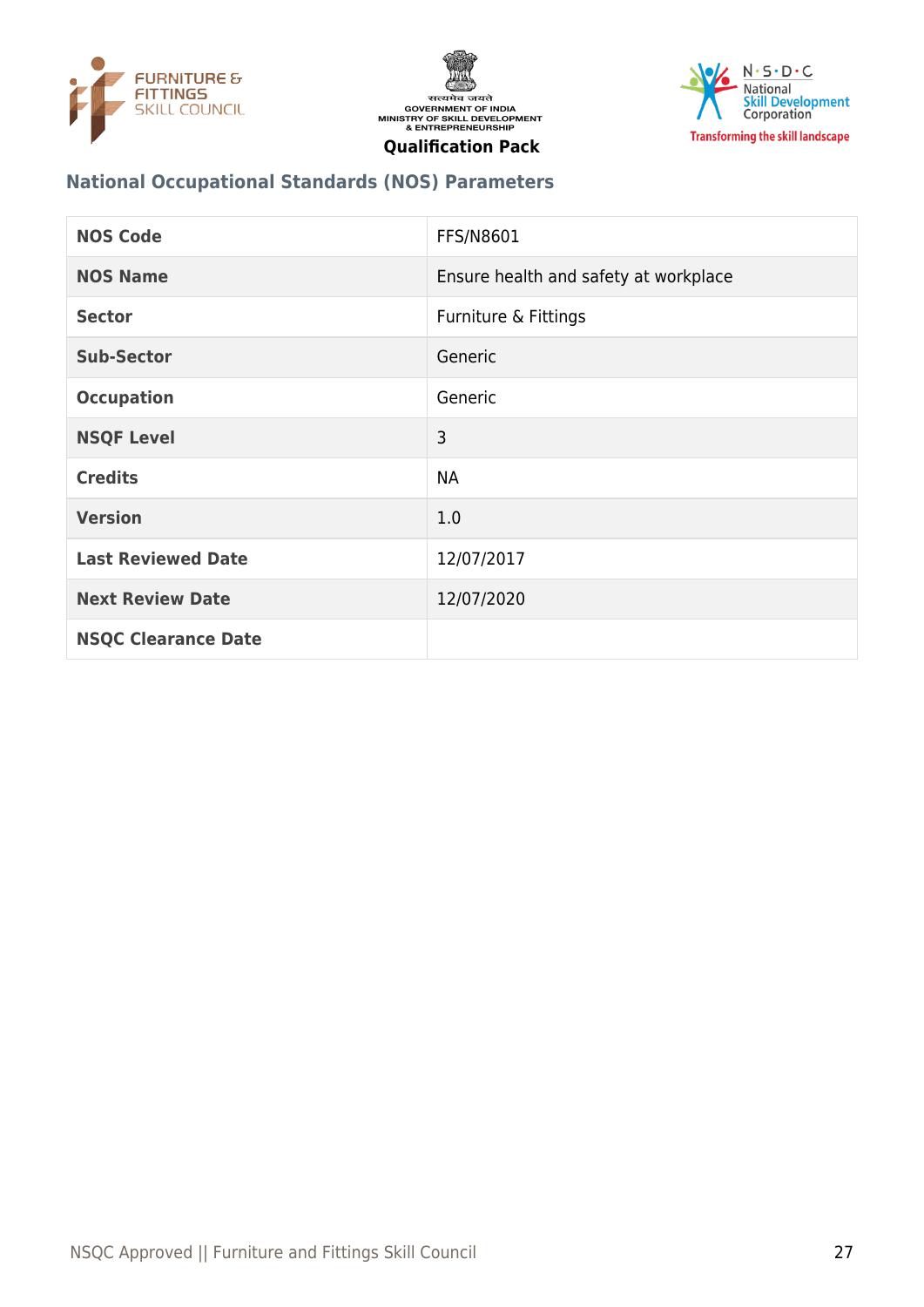





# <span id="page-27-0"></span>**FFS/N8801: Work effectively with others**

# **Description**

This OS unit is about communicating and coordinating with team members including subordinates and superiors.

# **Elements and Performance Criteria**

#### Interaction with Seniors

To be competent, the user/individual on the job must be able to:

- **PC1.** seek assistance from supervisor or any such appropriate authority as and when required
- **PC2.** ask questions and seek clarifications on work tasks whenever requiredndling procedures
- **PC3.** seek and obtain clarifications on policies and procedures, from the supervisor or other authorized personnel
- **PC4.** identify and report any possible deviations to appropriate authority
- **PC5.** address the problems effectively and report if required to immediate supervisor appropriately
- **PC6.** Receive instructions clearly from superiors and respond effectively on the same
- **PC7.** follow escalation matrix in case of any grievance
- **PC8.** accurately receive information and instructions from the supervisor related to ones work

#### Work effectively

To be competent, the user/individual on the job must be able to:

- **PC9.** coordinate and cooperate with colleagues to achieve work objectives
- **PC10.** display courteous behaviour at all times
- **PC11.** respond politely to customer queries and other team members
- **PC12.** follow work place dress code
- **PC13.** keep work area in a tidy and organized state
- **PC14.** adhere to time lines and quality standards
- **PC15.** follow organizational policies and procedures
- **PC16.** share information with team wherever and whenever required to enhance quality and productivity at work place
- **PC17.** work together with co-workers in a synchronized manner
- **PC18.** communicate with others clearly, at a pace and in a manner that helps them to understand
- **PC19.** show respect to other and their work
- **PC20.** display active listening skills while interacting with others at work
- **PC21.** Demonstrate responsible and disciplined behaviors at the workplace disciplined behaviors: e.g. punctuality; completing tasks as per given time and standards; not gossiping and idling time; eliminating waste, honesty, etc.

#### **Knowledge and Understanding (KU)**

The individual on the job needs to know and understand: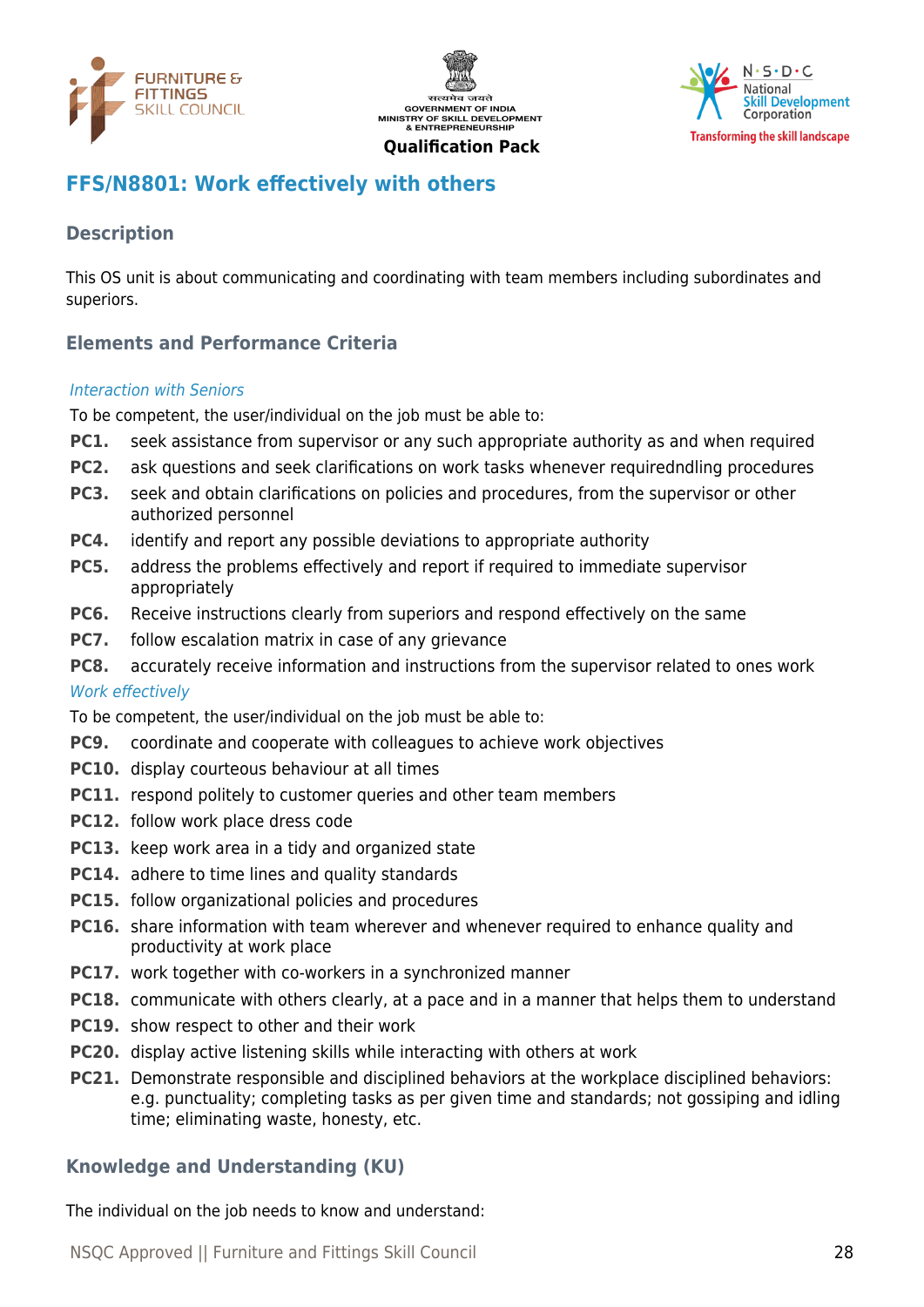





- **KU1.** legislation, standards, policies, and procedures followed in the company relevant to own employment and performance conditions
- **KU2.** reporting structure, inter-dependent functions, lines and procedures in the work area
- **KU3.** relevant people and their responsibilities within the work area
- **KU4.** escalation matrix and procedures for reporting work and employment relate issue clarifications and support
- **KU5.** importance of working effectively with others to achieve organizations goals
- **KU6.** importance of effective communication and establishing good working relationships with other
- **KU7.** responsibilities and objectives of the role
- **KU8.** own roles and responsibilities
- **KU9.** principle of furniture and fittings manufacturing and installation
- **KU10.** importance of having correct understanding of work task and objective
- **KU11.** how to keep work area clean and tidy and its importance
- **KU12.** applicable quality standards for assigned work task and objective
- **KU13.** Reporting procedure in case of deviations
- **KU14.** importance and need of supporting co-workers facing problems for smooth functioning of work
- **KU15.** different type of people that one is required to communicate and coordinate within the organization
- **KU16.** various components of communication cycle
- **KU17.** importance of active listening
- **KU18.** importance of discipline and ethics for professional success
- **KU19.** what constitutes disciplined behavior for a working professional
- **KU20.** expressing and addressing grievances appropriately and effectively
- **KU21.** importance and ways of managing interpersonal conflict effectively

# **Generic Skills (GS)**

User/individual on the job needs to know how to:

- **GS1.** write in Hindi or local language
- **GS2.** fill formats, logs and forms related to work in local language or Hindi/English
- **GS3.** document measurement appropriately whenever required
- **GS4.** read instructions from supervisor provided in local language or Hindi
- **GS5.** read and understand manufacturers instructions and job specifications
- **GS6.** interpret pictorial representations and written signs or instructions
- **GS7.** read and interpret numbers written in Hindi or local language
- **GS8.** understand safety symbols and basic warning signs wherever needed
- **GS9.** communicate effectively with team members, supervisors, managers etc.
- **GS10.** seek clarification on any unclear instructions in locally understood language
- **GS11.** take decisions of once own roles and responsibilities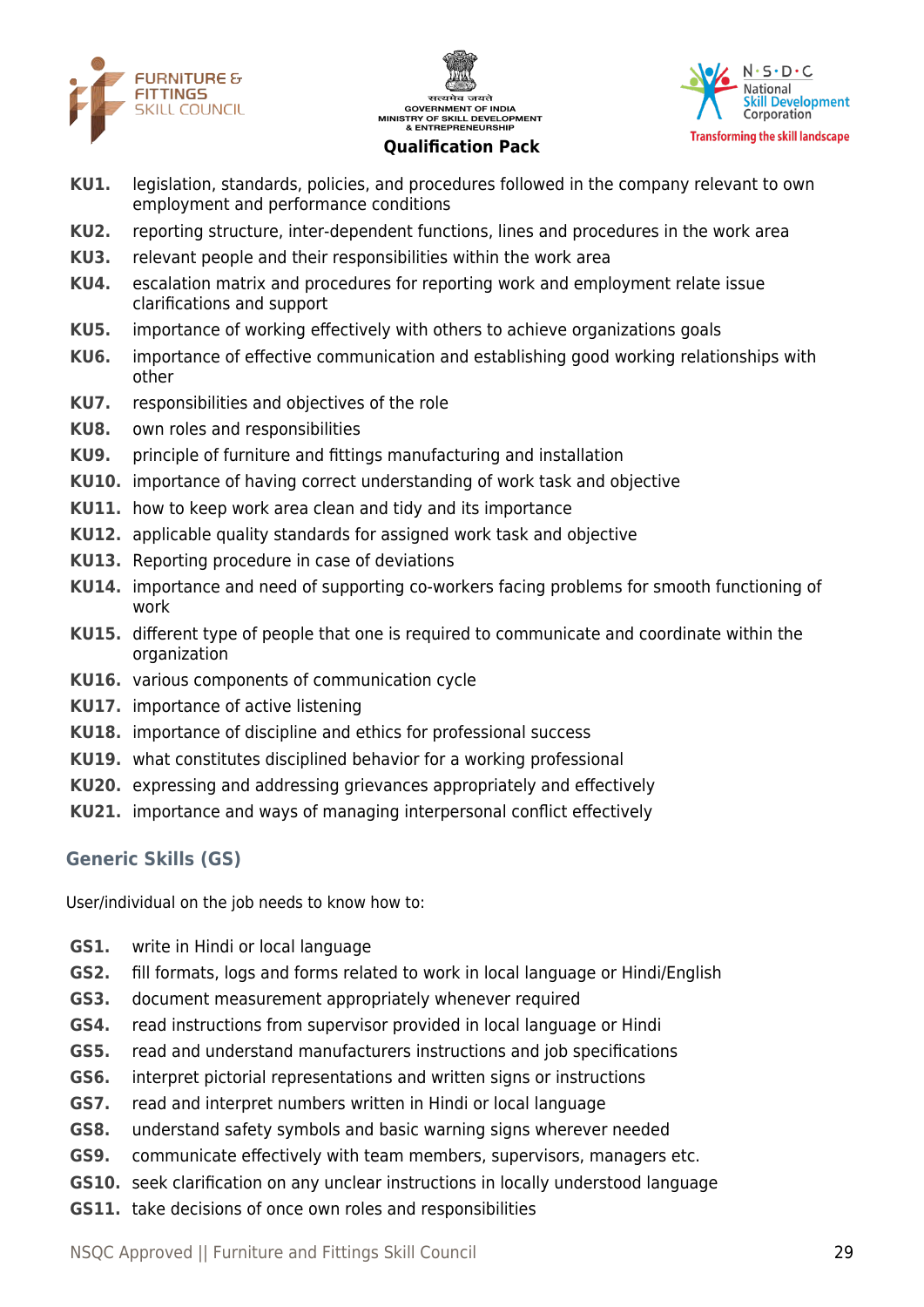





- **GS12.** decide on material requirement for related to once work
- **GS13.** decide on to accept or reject a work piece on the basis of quality parameter
- **GS14.** Plan and organize own work in a way that all activities are completed in time and as per specifications
- **GS15.** plan word as per job specification
- **GS16.** plan and organize cleaning and maintenance activities
- **GS17.** work and deliver output as per client requirement and satisfaction
- **GS18.** identify any defects in materials, tools and equipment and ways to resolve them
- **GS19.** determine timely correction of errors to minimize rejection of pieces or rework
- **GS20.** analyse the situation and take appropriate actions while dealing with team members
- **GS21.** analyse, evaluate and apply the information gathered from observation, experience, reasoning, or communication to act efficiently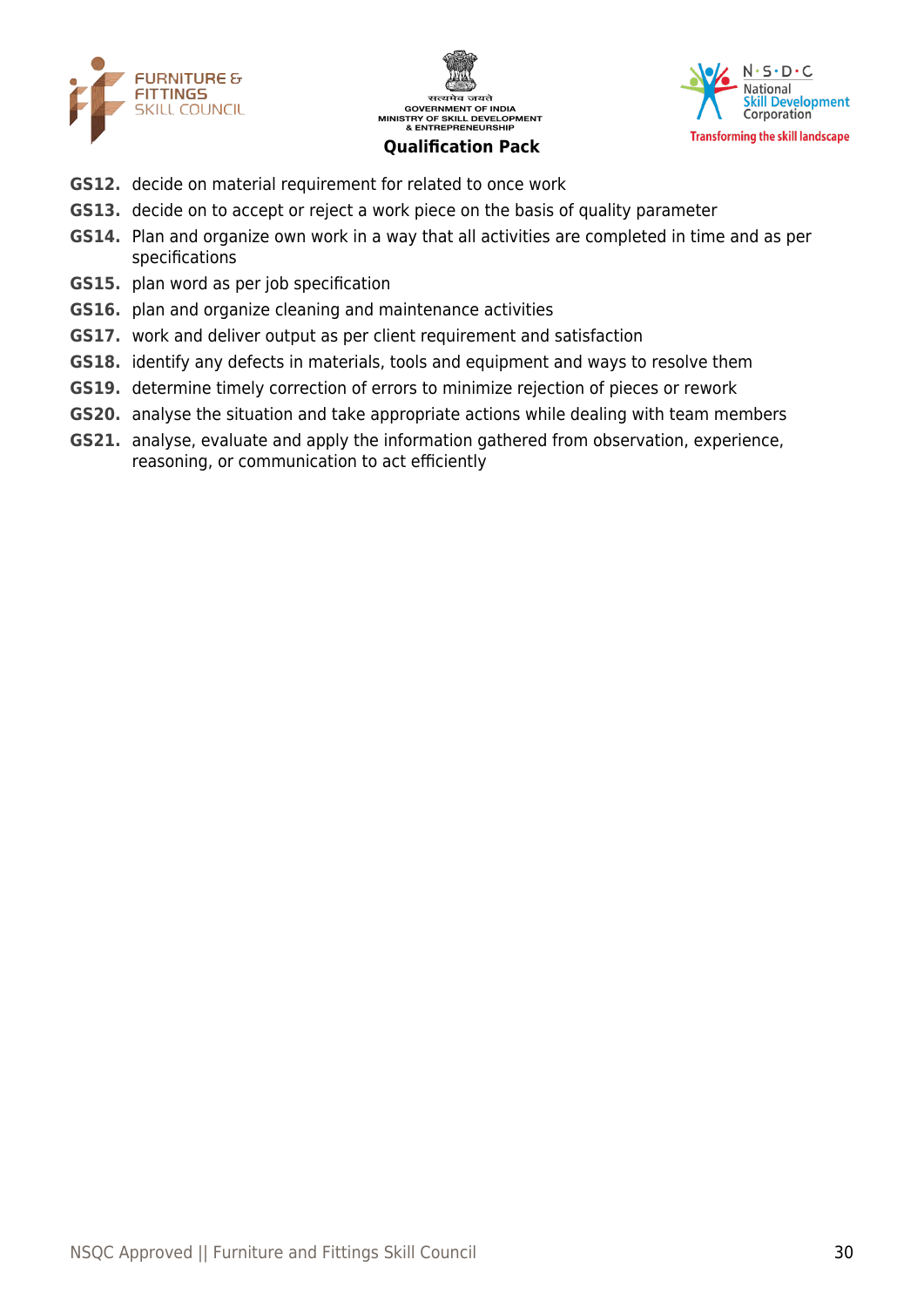

सत्यमेव जयते<br>GOVERNMENT OF INDIA<br>MINISTRY OF SKILL DEVELOPMENT<br>& ENTREPRENEURSHIP



**Qualification Pack**

# **Assessment Criteria**

| <b>Assessment Criteria for Outcomes</b>                                                                                 | <b>Theory</b><br><b>Marks</b> | <b>Practical</b><br><b>Marks</b> | <b>Project</b><br><b>Marks</b> | <b>Viva</b><br><b>Marks</b> |
|-------------------------------------------------------------------------------------------------------------------------|-------------------------------|----------------------------------|--------------------------------|-----------------------------|
| <b>Interaction with Seniors</b>                                                                                         | 18                            | 15                               |                                |                             |
| PC1. seek assistance from supervisor or any<br>such appropriate authority as and when required                          | 1                             | $\overline{2}$                   |                                |                             |
| PC2. ask questions and seek clarifications on<br>work tasks whenever requiredndling procedures                          | 1                             | $\overline{2}$                   |                                |                             |
| PC3. seek and obtain clarifications on policies<br>and procedures, from the supervisor or other<br>authorized personnel | 5                             |                                  |                                |                             |
| PC4. identify and report any possible deviations<br>to appropriate authority                                            | 1                             | $\overline{2}$                   |                                |                             |
| PC5. address the problems effectively and report<br>if required to immediate supervisor appropriately                   | $\overline{2}$                | 3                                |                                |                             |
| PC6. Receive instructions clearly from superiors<br>and respond effectively on the same                                 | 1                             | $\overline{2}$                   |                                |                             |
| PC7. follow escalation matrix in case of any<br>grievance                                                               | $\overline{4}$                | $\overline{2}$                   |                                |                             |
| PC8. accurately receive information and<br>instructions from the supervisor related to ones<br>work                     | 3                             | $\overline{2}$                   |                                |                             |
| Work effectively                                                                                                        | 12                            | 55                               |                                |                             |
| PC9. coordinate and cooperate with colleagues<br>to achieve work objectives                                             |                               | 5                                |                                |                             |
| PC10. display courteous behaviour at all times                                                                          |                               | 5                                |                                |                             |
| PC11. respond politely to customer queries and<br>other team members                                                    | 1                             | 4                                |                                |                             |
| PC12. follow work place dress code                                                                                      |                               | 5                                |                                |                             |
| PC13. keep work area in a tidy and organized<br>state                                                                   |                               | 5                                |                                |                             |
| PC14. adhere to time lines and quality standards                                                                        | $\overline{2}$                | 3                                |                                |                             |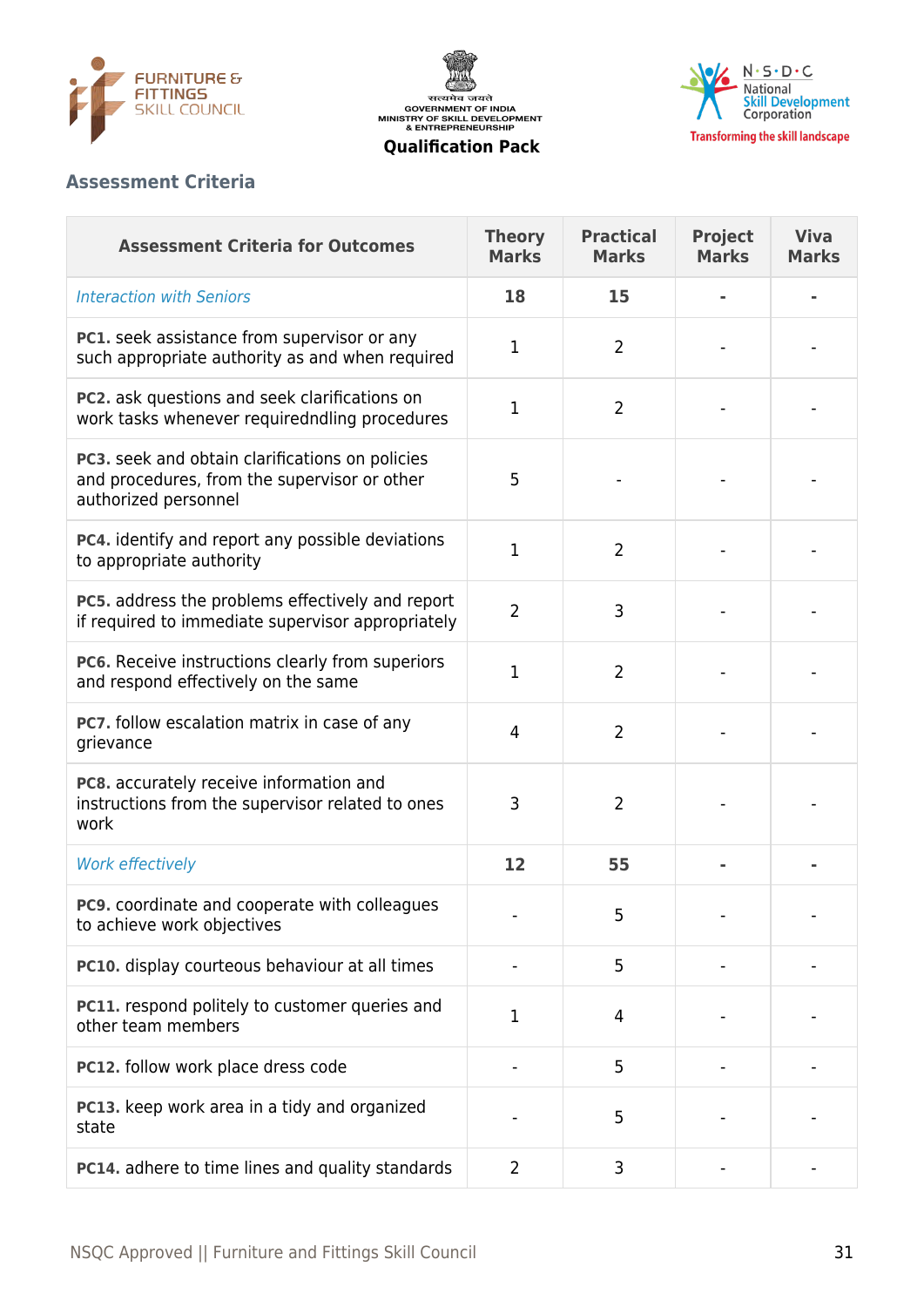





**Transforming the skill landscape** 

| <b>Assessment Criteria for Outcomes</b>                                                                                                                                                                                                         | <b>Theory</b><br><b>Marks</b> | <b>Practical</b><br><b>Marks</b> | <b>Project</b><br><b>Marks</b> | <b>Viva</b><br><b>Marks</b> |
|-------------------------------------------------------------------------------------------------------------------------------------------------------------------------------------------------------------------------------------------------|-------------------------------|----------------------------------|--------------------------------|-----------------------------|
| PC15. follow organizational policies and<br>procedures                                                                                                                                                                                          | 4                             |                                  |                                |                             |
| <b>PC16.</b> share information with team wherever and<br>whenever required to enhance quality and<br>productivity at work place                                                                                                                 | $\overline{2}$                | 3                                |                                |                             |
| PC17. work together with co-workers in a<br>synchronized manner                                                                                                                                                                                 |                               | 6                                |                                |                             |
| PC18. communicate with others clearly, at a<br>pace and in a manner that helps them to<br>understand                                                                                                                                            | 3                             | 3                                |                                |                             |
| PC19. show respect to other and their work                                                                                                                                                                                                      |                               | 5                                |                                |                             |
| PC20. display active listening skills while<br>interacting with others at work                                                                                                                                                                  |                               | 5                                |                                |                             |
| PC21. Demonstrate responsible and disciplined<br>behaviors at the workplace disciplined<br>behaviors: e.g. punctuality; completing tasks as<br>per given time and standards; not gossiping and<br>idling time; eliminating waste, honesty, etc. |                               | 6                                |                                |                             |
| <b>NOS Total</b>                                                                                                                                                                                                                                | 30                            | 70                               |                                |                             |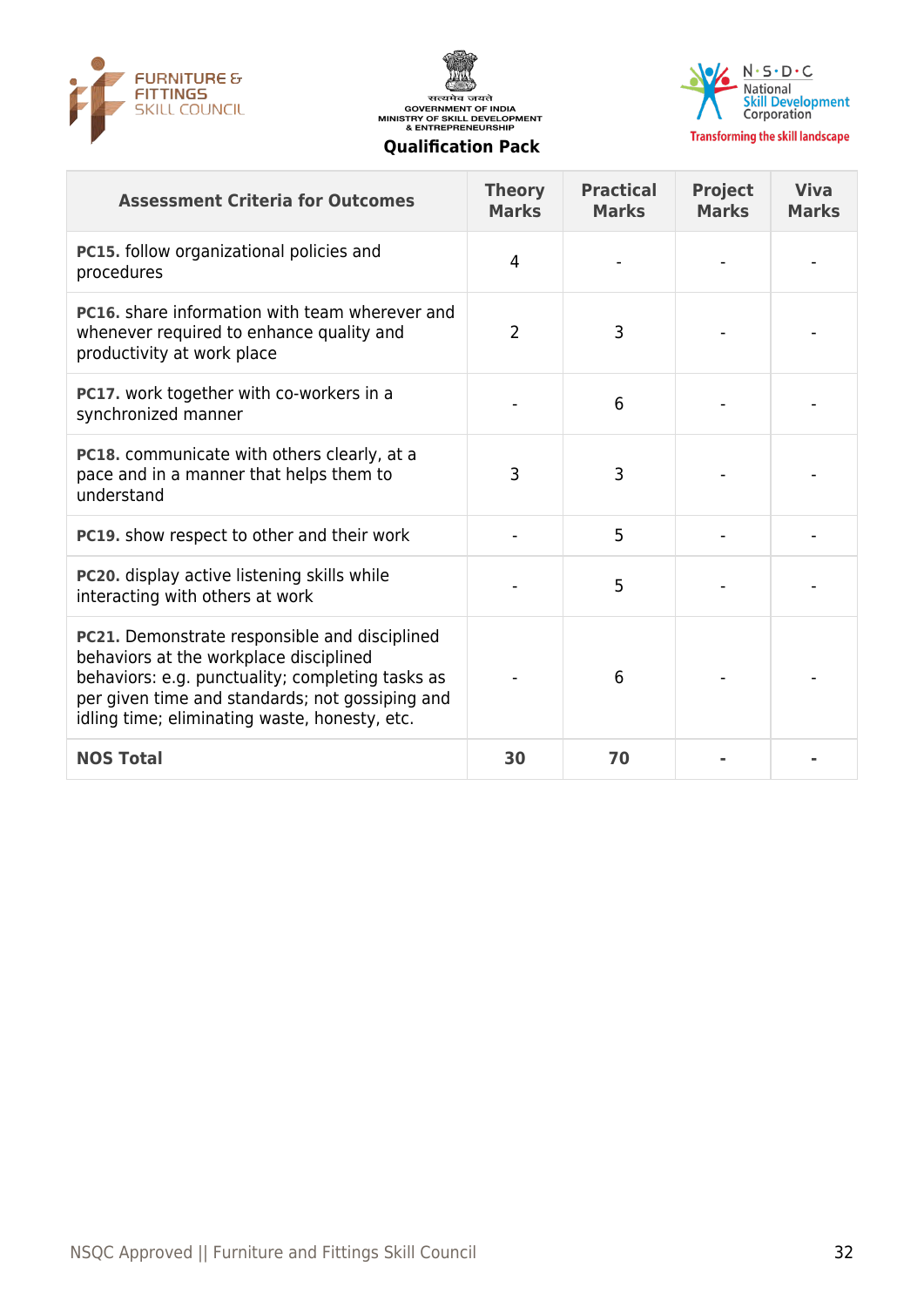





# **National Occupational Standards (NOS) Parameters**

| <b>NOS Code</b>            | <b>FFS/N8801</b>             |
|----------------------------|------------------------------|
| <b>NOS Name</b>            | Work effectively with others |
| <b>Sector</b>              | Furniture & Fittings         |
| <b>Sub-Sector</b>          | Generic                      |
| <b>Occupation</b>          | Generic                      |
| <b>NSQF Level</b>          | 3                            |
| <b>Credits</b>             | <b>NA</b>                    |
| <b>Version</b>             | 1.0                          |
| <b>Last Reviewed Date</b>  | 12/07/2017                   |
| <b>Next Review Date</b>    | 12/07/2020                   |
| <b>NSQC Clearance Date</b> | 03/08/2018                   |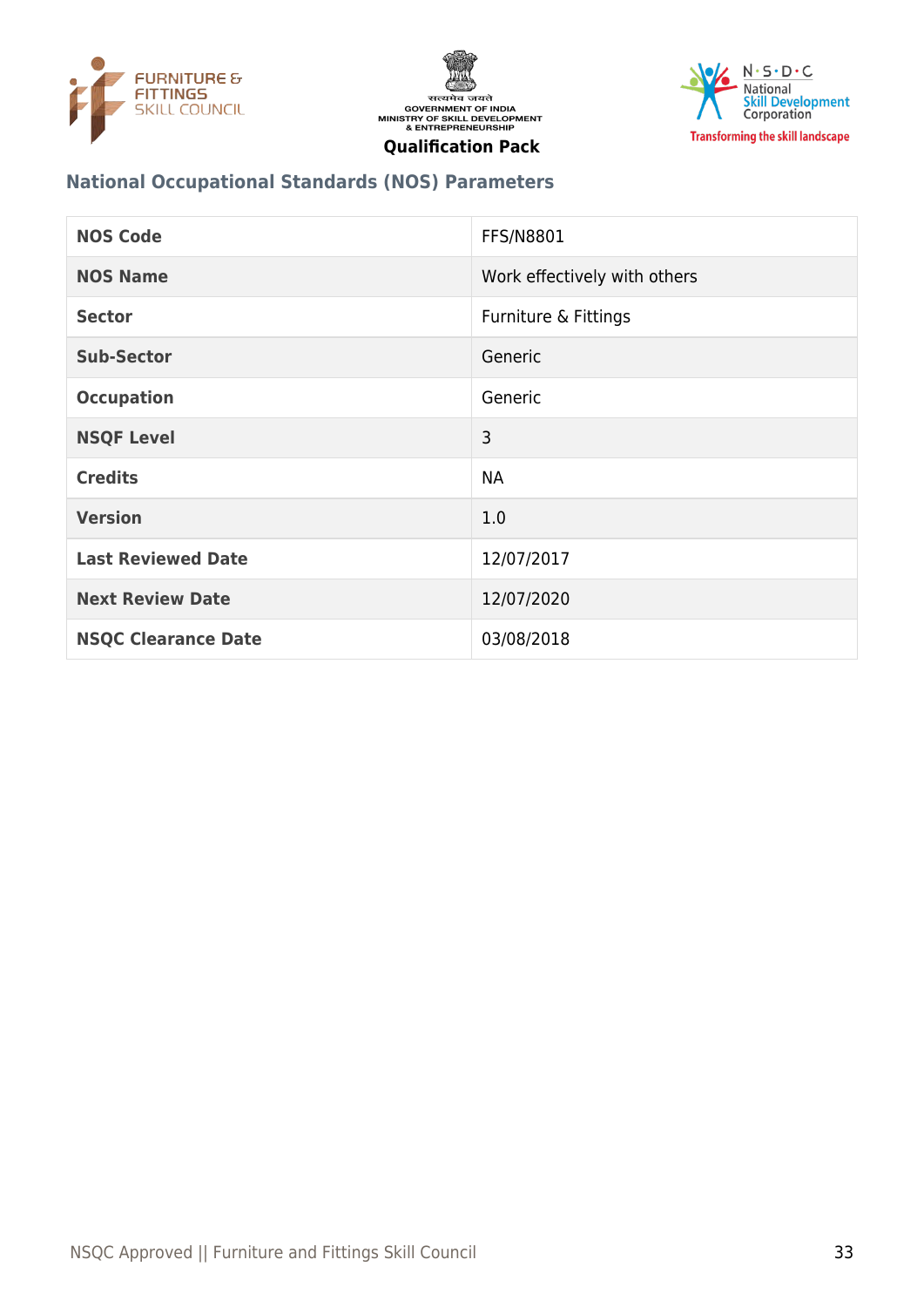





# <span id="page-33-0"></span>Assessment Guidelines and Assessment Weightage

#### **Assessment Guidelines**

1. Criteria for assessment for each Qualification Pack will be created by the Sector Skill Council. Each Element/ Performance Criteria (PC) will be assigned marks proportional to its importance in NOS. SSC will also lay down proportion of marks for Theory and Skills Practical for each Element/ PC.

2. The assessment for the theory part will be based on knowledge bank of questions created by the SSC.

3. Assessment will be conducted for all compulsory NOS, and where applicable, on the selected elective/option NOS/set of NOS.

4. Individual assessment agencies will create unique question papers for theory part for each candidate at each examination/training center (as per assessment criteria below).

5. Individual assessment agencies will create unique evaluations for skill practical for every student at each examination/ training center based on these criteria.

6. To pass the Qualification Pack assessment, every trainee should score the Recommended Pass % aggregate for the QP.

7. In case of unsuccessful completion, the trainee may seek reassessment on the Qualification Pack.

#### **Recommended Pass % aggregate for QP : 70**

#### <span id="page-33-1"></span>**Assessment Weightage**

Compulsory NOS

| <b>National Occupational</b><br><b>Standards</b>                      | <b>Theory</b><br><b>Marks</b> | <b>Practical</b><br><b>Marks</b> | <b>Project</b><br><b>Marks</b> | <b>Viva</b><br><b>Marks</b> | <b>Total</b><br><b>Marks</b> | Weightage |
|-----------------------------------------------------------------------|-------------------------------|----------------------------------|--------------------------------|-----------------------------|------------------------------|-----------|
| FFS/N0109.Research and<br>creation of furniture design<br>concept     | 30                            | 70                               | $\blacksquare$                 | $\overline{\phantom{a}}$    | 100                          | 30        |
| FFS/N0110. Create a scale<br>model and build a furniture<br>prototype | 30                            | 70                               | $\overline{\phantom{a}}$       | $\blacksquare$              | 100                          | 40        |
| FFS/N8601.Ensure health<br>and safety at workplace                    | 30                            | 70                               | $\blacksquare$                 | $\blacksquare$              | 100                          | 20        |
| FFS/N8801. Work effectively<br>with others                            | 30                            | 70                               |                                | $\blacksquare$              | 100                          | 10        |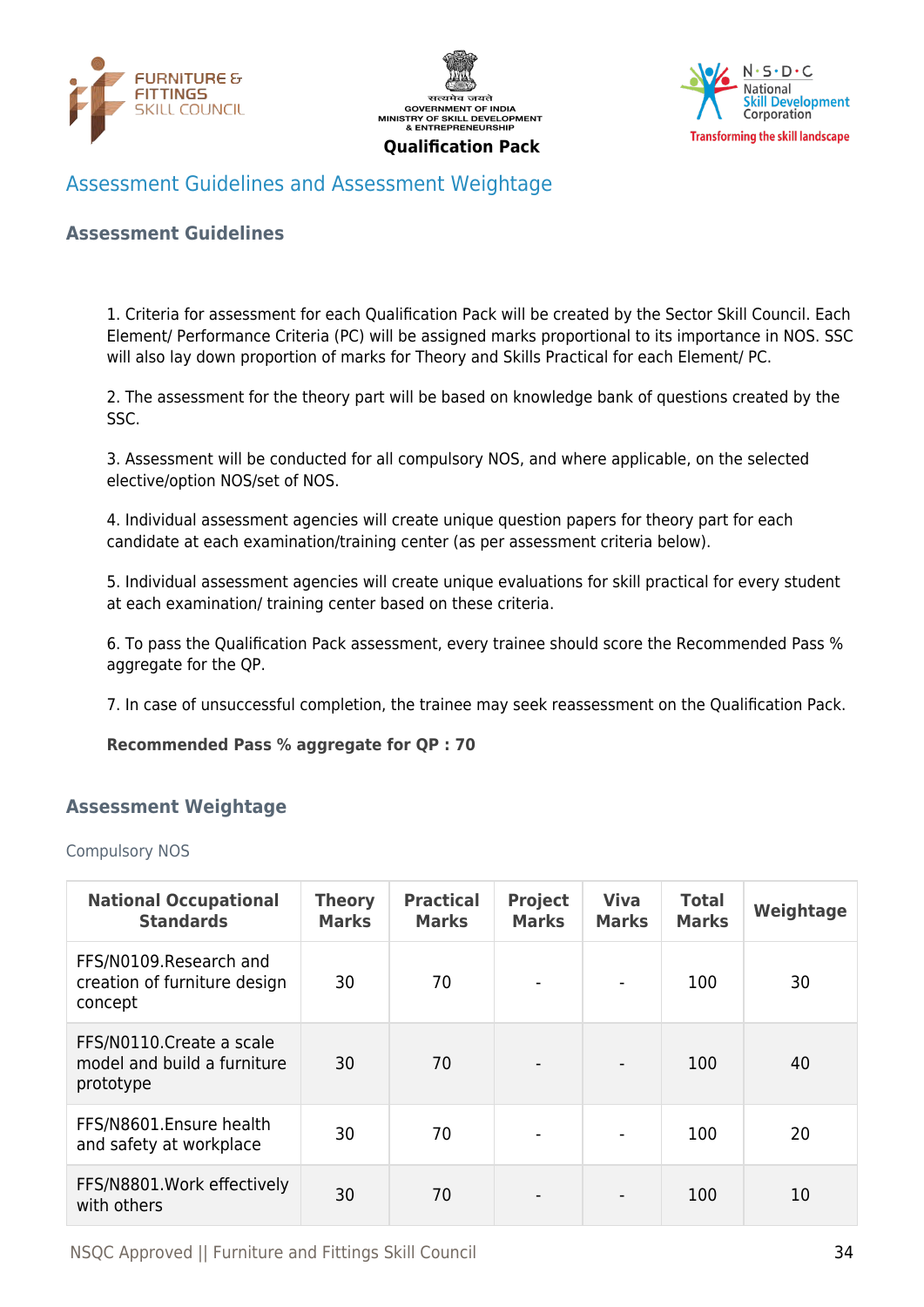





| <b>National Occupational</b> | <b>Theory</b> | <b>Practical</b> | <b>Project</b> | <b>Viva</b>  | <b>Total</b> | Weightage  |
|------------------------------|---------------|------------------|----------------|--------------|--------------|------------|
| <b>Standards</b>             | <b>Marks</b>  | <b>Marks</b>     | <b>Marks</b>   | <b>Marks</b> | <b>Marks</b> |            |
| <b>Total</b>                 | 120           | 280              | $\sim$         | ٠            | 400          | <b>100</b> |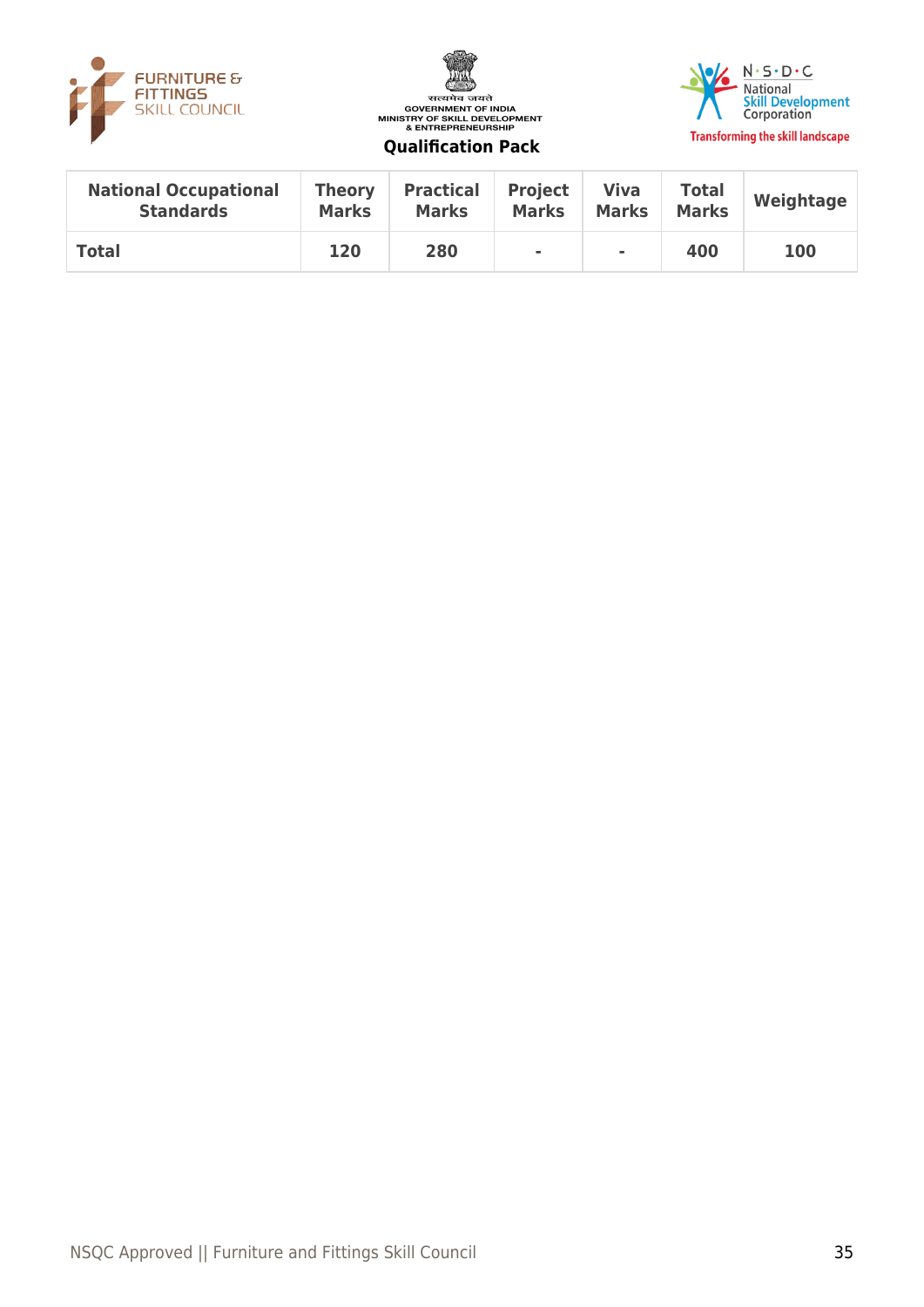





# <span id="page-35-0"></span>**Acronyms**

| <b>NOS</b>  | National Occupational Standard(s)               |
|-------------|-------------------------------------------------|
| <b>NSQF</b> | National Skills Qualifications Framework        |
| <b>QP</b>   | <b>Qualifications Pack</b>                      |
| <b>TVET</b> | Technical and Vocational Education and Training |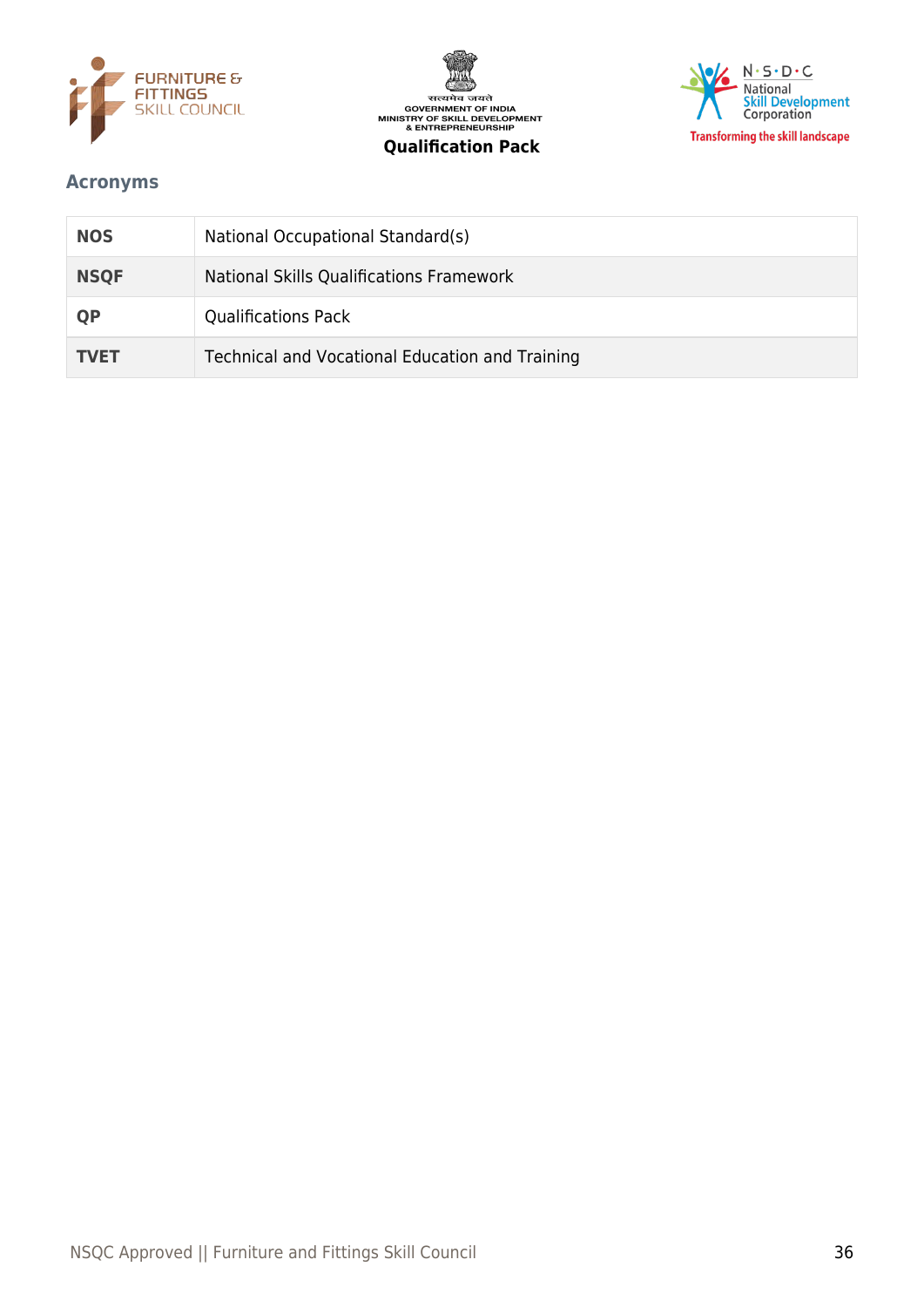





# <span id="page-36-0"></span>**Glossary**

| <b>Sector</b>                                                    | Sector is a conglomeration of different business operations having<br>similar business and interests. It may also be defined as a distinct<br>subset of the economy whose components share similar characteristics<br>and interests.                                                                         |
|------------------------------------------------------------------|--------------------------------------------------------------------------------------------------------------------------------------------------------------------------------------------------------------------------------------------------------------------------------------------------------------|
| <b>Sub-sector</b>                                                | Sub-sector is derived from a further breakdown based on the<br>characteristics and interests of its components.                                                                                                                                                                                              |
| <b>Occupation</b>                                                | Occupation is a set of job roles, which perform similar/ related set of<br>functions in an industry.                                                                                                                                                                                                         |
| Job role                                                         | Job role defines a unique set of functions that together form a unique<br>employment opportunity in an organisation.                                                                                                                                                                                         |
| <b>Occupational</b><br><b>Standards (OS)</b>                     | OS specify the standards of performance an individual must achieve<br>when carrying out a function in the workplace, together with the<br>Knowledge and Understanding (KU) they need to meet that standard<br>consistently. Occupational Standards are applicable both in the Indian<br>and global contexts. |
| <b>Performance Criteria</b><br>(PC)                              | Performance Criteria (PC) are statements that together specify the<br>standard of performance required when carrying out a task.                                                                                                                                                                             |
| <b>National</b><br><b>Occupational</b><br><b>Standards (NOS)</b> | NOS are occupational standards which apply uniquely in the Indian<br>context.                                                                                                                                                                                                                                |
| <b>Qualifications Pack</b><br>(QP)                               | QP comprises the set of OS, together with the educational, training and<br>other criteria required to perform a job role. A QP is assigned a unique<br>qualifications pack code.                                                                                                                             |
| <b>Unit Code</b>                                                 | Unit code is a unique identifier for an Occupational Standard, which is<br>denoted by an 'N'                                                                                                                                                                                                                 |
| <b>Unit Title</b>                                                | Unit title gives a clear overall statement about what the incumbent<br>should be able to do.                                                                                                                                                                                                                 |
| <b>Description</b>                                               | Description gives a short summary of the unit content. This would be<br>helpful to anyone searching on a database to verify that this is the<br>appropriate OS they are looking for.                                                                                                                         |
| <b>Scope</b>                                                     | Scope is a set of statements specifying the range of variables that an<br>individual may have to deal with in carrying out the function which have<br>a critical impact on quality of performance required.                                                                                                  |